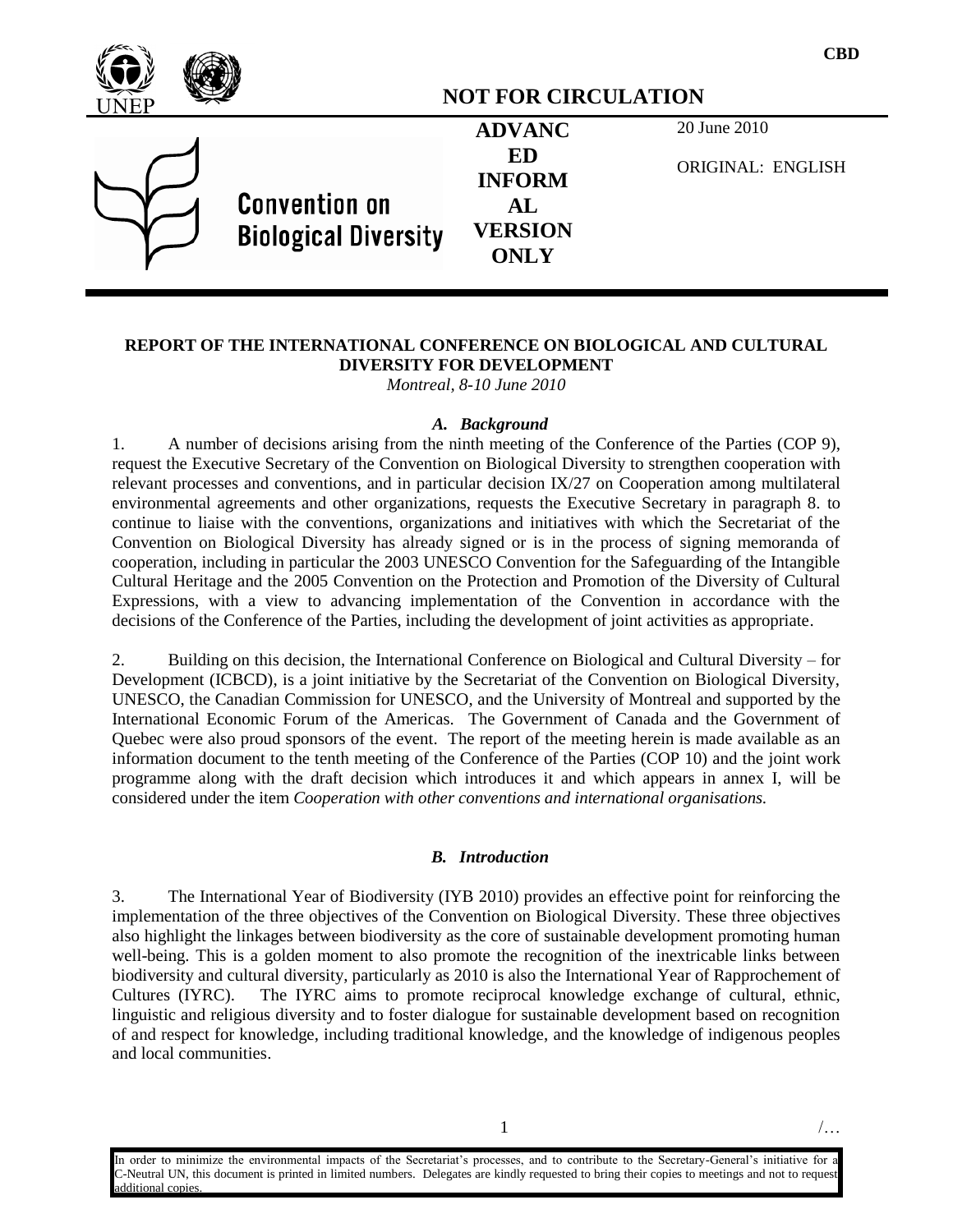### Page 2 **ADVANCED INFORMAL VERSION ONLY**

4. 2010 can thus be seen as the Year that celebrates the diversity of life on earth in all its forms but also 2010, raises the alarm over the unprecedented changes its main biological and cultural components are currently facing. From genes, species, ecosystems, landscapes and seascapes, to languages, practices, traditions, artistic expressions and belief, value and knowledge systems, these diversities are facing unprecedented changes, and most importantly loss. The impact of reduction in bio-cultural diversity on the resilience of the planetary systems is profound. In the current global change context, the loss of biological diversity, with the simultaneous loss of languages, knowledge systems, and specific ways of life, has resulted in new challenges for coupled social-ecological systems.

5. To address these challenges, it is critical that the links between biological and cultural diversity encompassing, *inter alia*, languages as repositories of knowledge and practices, tangible and intangible heritage related to nature, modes of subsistence, economic and social relations and belief systems – are taken into consideration in policy development at all scales.

6. Because of their respective mandates, the Convention on Biological Diversity (CBD) and UNESCO's Conventions and Programmes dealing with biological and cultural diversity are in a unique position to focus attention on the links between biological and cultural diversity at especially international levels. The recent coming into force of the 2003 UNESCO Convention for the Safeguarding of the Intangible Cultural Heritage and the 2005 UNESCO Convention on the Protection and Promotion of the Diversity of Cultural Expressions underlines the value in strengthening the ties between the work of UNESCO and that of the CBD at the interface of biological and cultural diversity. It is in this context that the present International Conference on Cultural and Biological Diversity: Diversity for Developmenttook place.

7. The main objectives of the Conference were:

- (a) To bring together civil society, representatives of indigenous and local communities, policy makers, scientists and intergovernmental and development cooperation agencies,
- (b) To exchange knowledge and practices linking biological and cultural diversity; and
- (c) To provide elements for a programme of work to be jointly implemented by UNESCO, the SCBD and other partners.

#### *c. Attendance*

8. The meeting was attended by high-level representatives of relevant international agencies, representatives of Governments, representatives of indigenous peoples and local communities, and civil society, including academia and non-governmental organizations and international experts. A total of one hundred and seventy-three delegates participated in the conference. A complete list of participants appears in alphabetical order, as annex III of this document. The programme attached in annex II identifies individual presenters and moderators.

#### **ITEM 1 OPENING OF THE MEETING**

9. The meeting was opened at 9.00 a.m. on Wednesday 9 June 2010, with a ceremonial prayer and blessing by Mr. Charlie Patton, Mr. Alex Diabo and Mr. Kenneth Deer, Elders of the Mohawk Community of Kahnawake. A joint meeting was held prior to this on 8<sup>th</sup> June, with the Economic Forum of the Americas.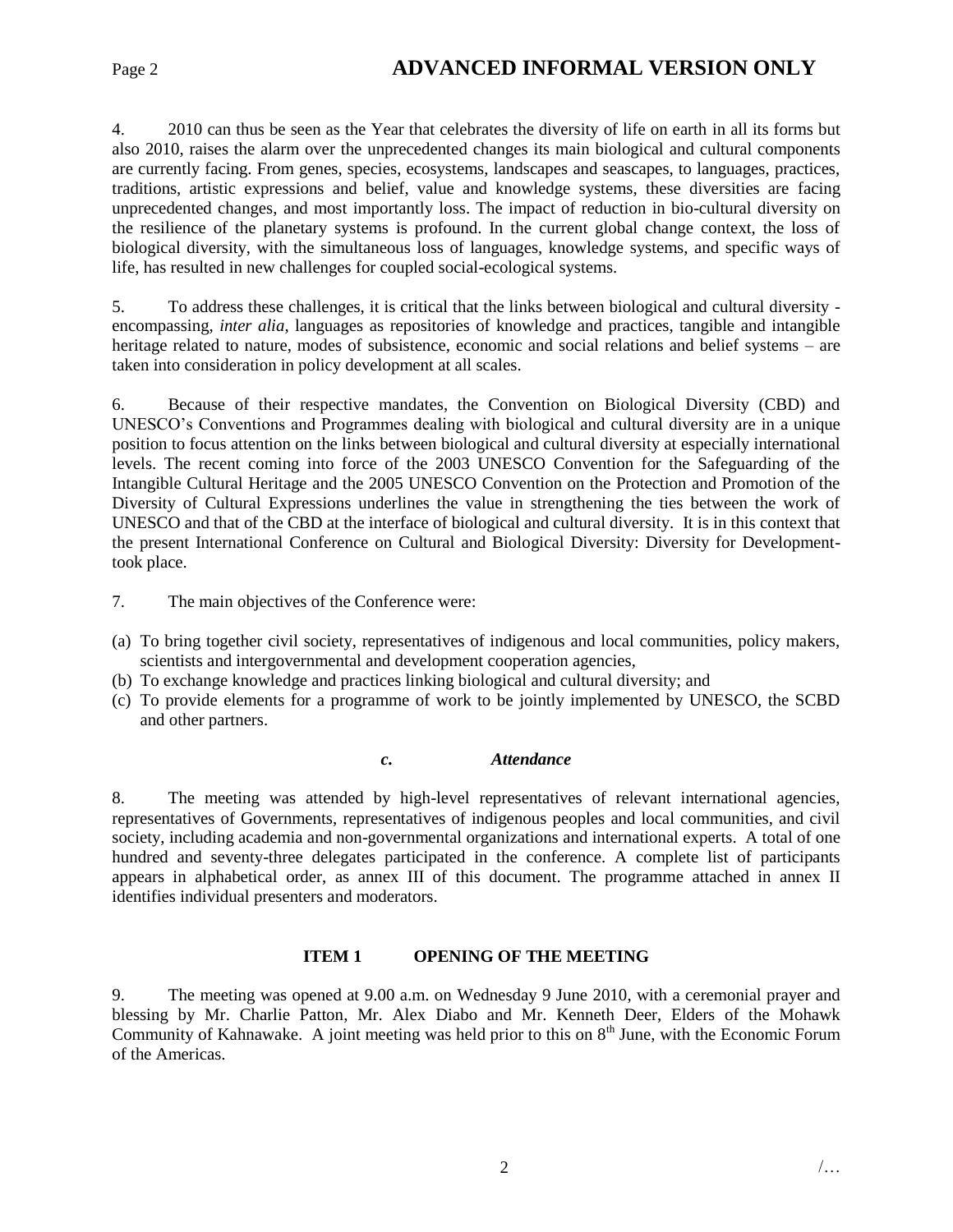Page 3

#### **ITEM 2 ORGANIZATIONAL MATTERS**

#### *2.1. Officers*

10. Mr. John Scott, programme officer for Article 8(j) (SCBD) and Ms. Ana Persic (UNESCO) agreed to act as Master of Ceremonies for the facilitation of the conference. Each panel was requested to appoint a moderator and rapporteur. The moderators and rapporteurs were invited to join a drafting committee to work on the outcome document.

#### *2.2. Adoption of the agenda*

11. The programme of the conference was adopted without amendment. The programme appears in annex II of this document.

#### *2.3. Organization of work*

12. On the 8 June, the meeting worked in plenary in a joint high level day with the International Economic Forum of the Americas. On 9 June, the International Conference conveyed in a separate meeting room, commencing in plenary for the Mohawk traditional blessing and two keynote speakers before breaking for morning tea, after which the meeting continued in parallel sessions. On 10 June the meeting reconvened in plenary to welcome guest speakers and to discuss and adopt possible elements of a joint work programme.

#### **ITEM 3 JOINT HIGH LEVEL DAY**

13. The partner agencies worked with the secretariat of the International Economic Forum of the Americas to prepare and host a joint high level day on 8 June which focused on the economy, development, energy and the relevance of biological and cultural diversity. In particular, the Executive Secretary of the SCBD provided concluding remarks for the opening plenary panel on the green economy and new models of growth: challenges and realities. Mr. Hans d'Orville, Deputy Director-General and Assistant Director-General for Strategic Planning, UNESCO provided cultural diversity perspectives to economic development, biodiversity and cultural diversity, respecting new standards. The Executive Secretary of the Convention along with other dignitaries, also participated in a working lunch.

14. In the afternoon plenary, Ms. Monique Barbut, Chairperson and Chief Executive Officer for the Global Environmental Facility presented on energy, sustainable development and biodiversity, including examples of win-win situations between business and biodiversity.

15. In the afternoon's round-table, Dr. Ahmed Djoghlaf, moderated a session which considered biological and cultural diversity for sustainable development, introducing Ms. Elisa Canqui Mollo, distinguished representative of the United Nations Permanent forum on Indigenous Issues, who presented on development with culture and identity.

16. Also presenting on the round-table were Mr. Kazuhiko Takemoto, Vice-Minister for Global Environmental Affairs, Ms. Veerle Vandeweerd, Director, Environment and Energy Group, United Nations Development Programme, and Mr. Hans d'Orville (UNESCO), Interim Deputy Director-General and Assistant Director-General for Strategic Planning, UNESCO.

#### **ITEM 4 EXPERTS PANELS AND SESSIONS**

17. In the morning session of 9 June, after the representatives of the Mohawk Nation provided a traditional blessing to the participants, the meeting continued in plenary with two keynote addresses by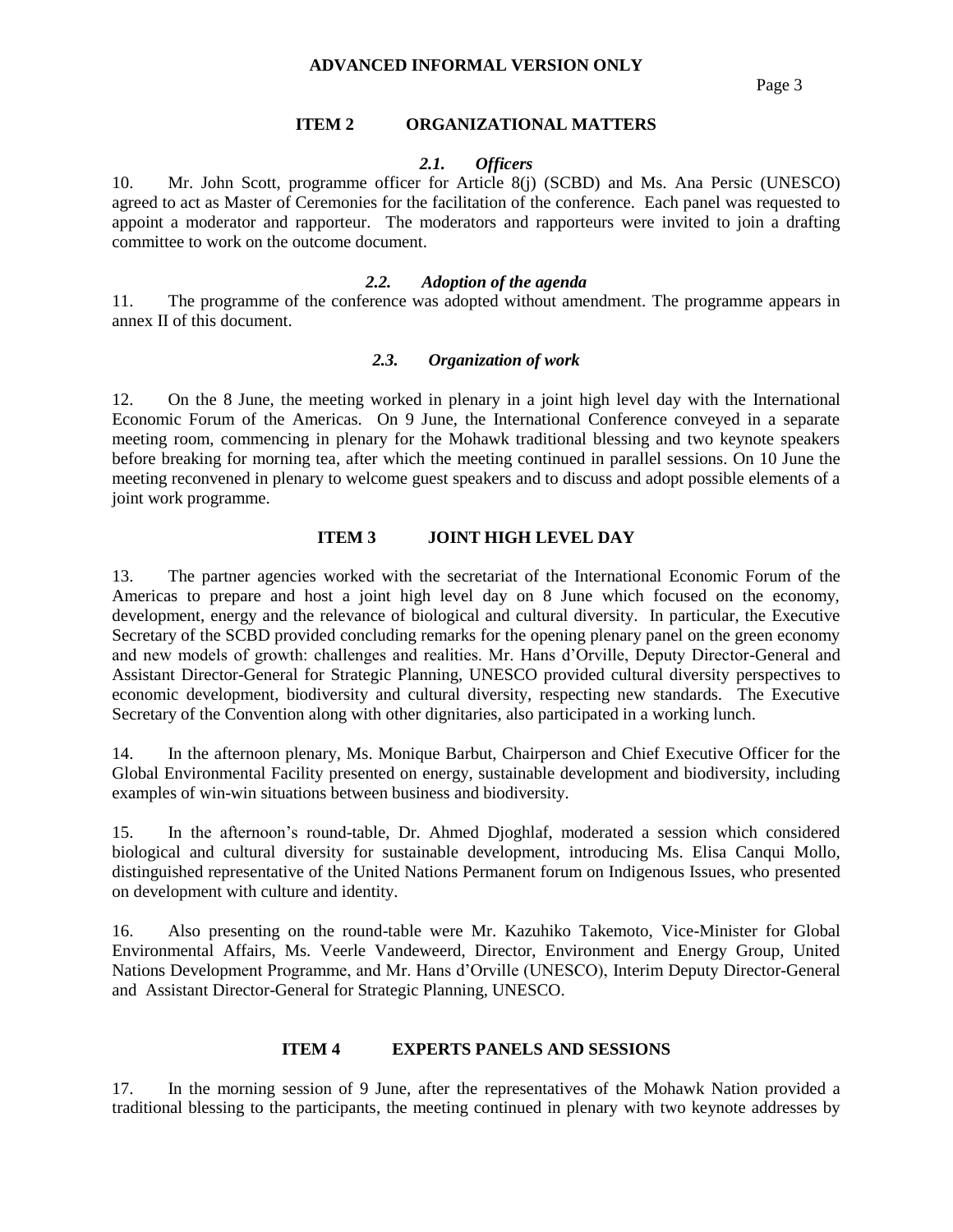### Page 4 **ADVANCED INFORMAL VERSION ONLY**

Ms. Marie Roue (CNRS/MNHN, France) and H.E. Richard Ariihau Tuheiava, Senator of French Polynesia.

18. Sessions 1 (Knowledge Systems: Recognition, Transmission and Protection) and session 2 (Biocultural Landscapes: integrated approaches) were conducted parallel sessions, as were sessions 3 (Cultural and Spiritual Values of Biodiversity) and 4 (Measuring Diversity and Its Values) and sessions 5 (Cultural and Biological Resilience) and 6 (Bio-Cultural Responses to Environmental Change).

19. The rapporteurs for each session agreed to supply a summary of each panel which will be part of the Proceedings of the Conference along with the abstracts of all presentations.

20. On 10 June the meeting reconvened in plenary for a special key-note address by Mr. David Suzuki and Mr. Jean Lemire. Mr. Suzuki discussed the fragility of the earths systems and the impact of globalization and climate change on diversity. Mr. Jean Lemiure provided a special presentation on his work including his expeditions to the Antarctic and the filming of his internationally acclaimed film "the Last Frontier". The plenary also heard from three additional panels including on the links between biological and cultural diversity in international agreements, possible elements of a joint programme of work and educating for biological and cultural diversity.

#### **ITEM 5 ADOPTION OF THE CONFERENCE DECLARATION AND THE DRAFT JOINT PROGRAMME**

21. In the afternoon session of the final day, the participants considered and adopted a the 2010 Declaration on Bio-cultural Diversity and the draft joint programme between UNESCO and the SCBD for the consideration of the tenth meeting of the conference of the parties to the CBD, attached in annex I.

#### **ITEM 6 CLOSURE OF THE MEETING**

22. The meeting was closed by Mr. Kazuhiko Takemoto, the Vice-Minister for Global Environmental Affairs in Japan, who provided some concluding remarks regarding preparations for the tenth meeting of the Conference of the Parties, which will be held in Nagoya, Japan in October 2010 and the vision of the CBD under the Japanese presidency. Dr. Ahmed Djoghlaf (Executive Secretary/SCBD), together with Dr. Mechtild Rössler (Chief, Europe & North America, UNESCO World Heritage Centre), formally thanked the partners and participants and declared the meeting closed at 5.30 pm on Friday 10 June 2010.

-------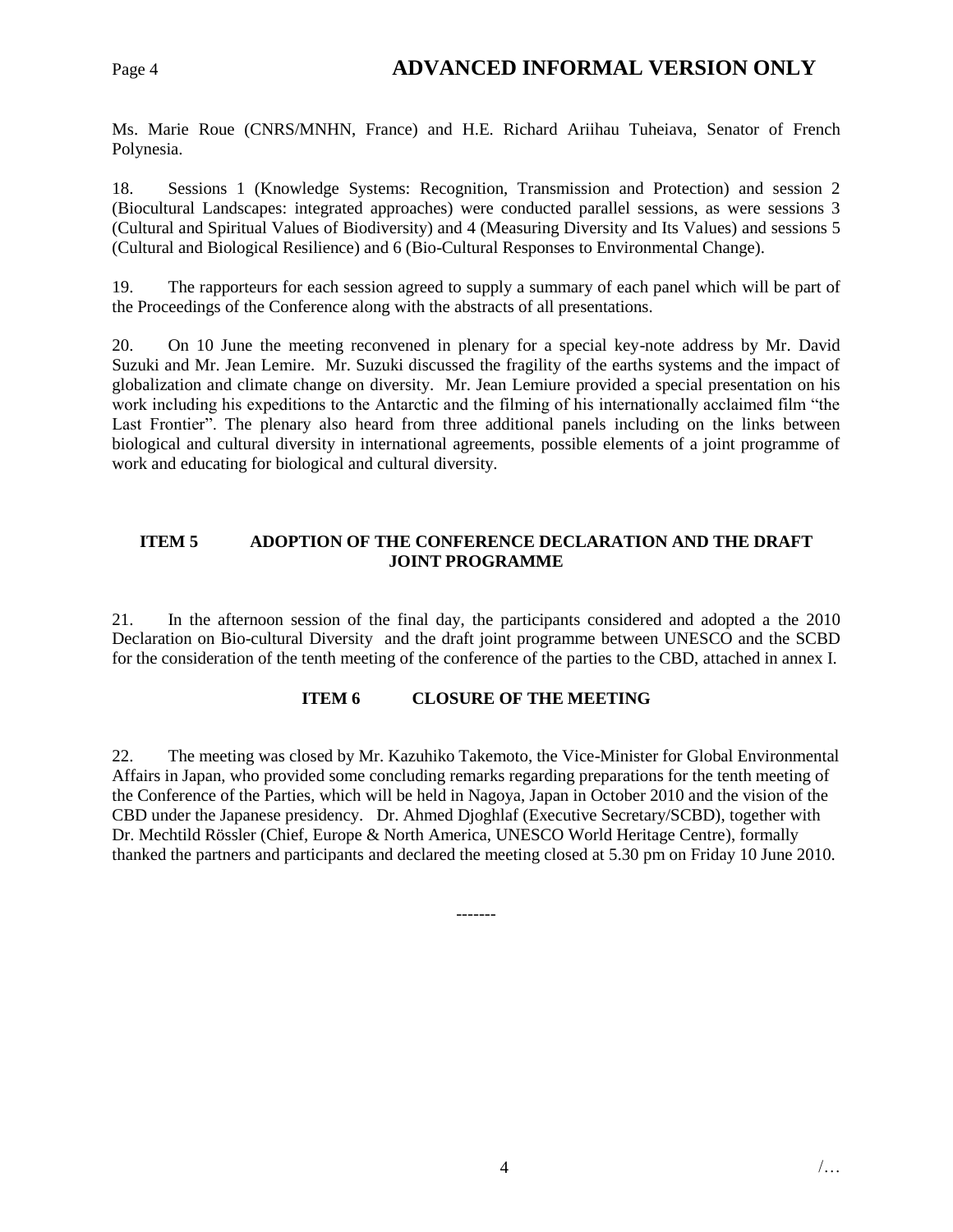Page 5

#### Annex I

#### **The International Conference on Cultural and Biological Diversity for Development**

#### *The 2010 Declaration on Bio-cultural Diversity*

We, the participants of the International Conference on Cultural and Biological Diversity for Development, held from 8-10 June 2010, in Montreal, Canada:

*Expressing* our gratitude to the Secretariat of the Convention on Biological Diversity (SCBD), the United Nations Educational, Scientific and Cultural Organization (UNESCO), the Canadian Commission for UNESCO, the United Nations Environment Programme (UNEP), the Canada Chair for Ethno-ecology and Biodiversity (University of Montreal), the International Economic Forum of the Americas and the host Mohawk Nation, for providing a forum to discuss the links between cultural and biological diversity for development,

*Appreciating* that the Conference has been organized in the context of the 2010 International Year on Biological Diversity and the 2010 International Year for the Rapprochement of Cultures,

*Considering* the vital importance of cultural and biological diversity for present and future generations,

*Recognizing* the importance of biological and cultural diversity for the survival and well-being of contemporary societies, both in urban and rural areas,

*Recognizing* also that biological and cultural diversity are intrinsically and inextricably linked and together hold the key to sustainable development and are critical for the achievement of the Millennium Development Goals,

*Expressing deep concern* about the threats to both cultural and biological diversity, particularly in the face of the homogenizing forces of globalization,

*Acknowledging* the important progress made in building the knowledge on the links between biological and cultural diversity and to mainstream it into practices to ensure environmental, economic, social and cultural sustainability and human well-being,

*Also acknowledging* the challenges and opportunities of a prospective International Regime on Access and Benefit Sharing for indigenous and local communities who hold critical knowledge, customs and practices associated with biodiversity,

*Committing to* take action towards significant reduction in biodiversity loss, and promotion of cultural diversity,

*Call upon* Governments and Parties to all the relevant Conventions, including the 1972 World Heritage Convention, 1992 Convention on Biological Diversity, the 2003 Convention for the Safeguarding of the Intangible Cultural Heritage and the 2005 Convention on the Protection and Promotion of the Diversity of Cultural Expressions, as well as inter-governmental and nongovernmental organizations, academia, indigenous peoples and local communities, the private sector and civil society, to strengthen collaboration and coordination and to adopt, contribute to and support the joint programme between the SCBD and UNESCO on the links between biological and cultural diversity.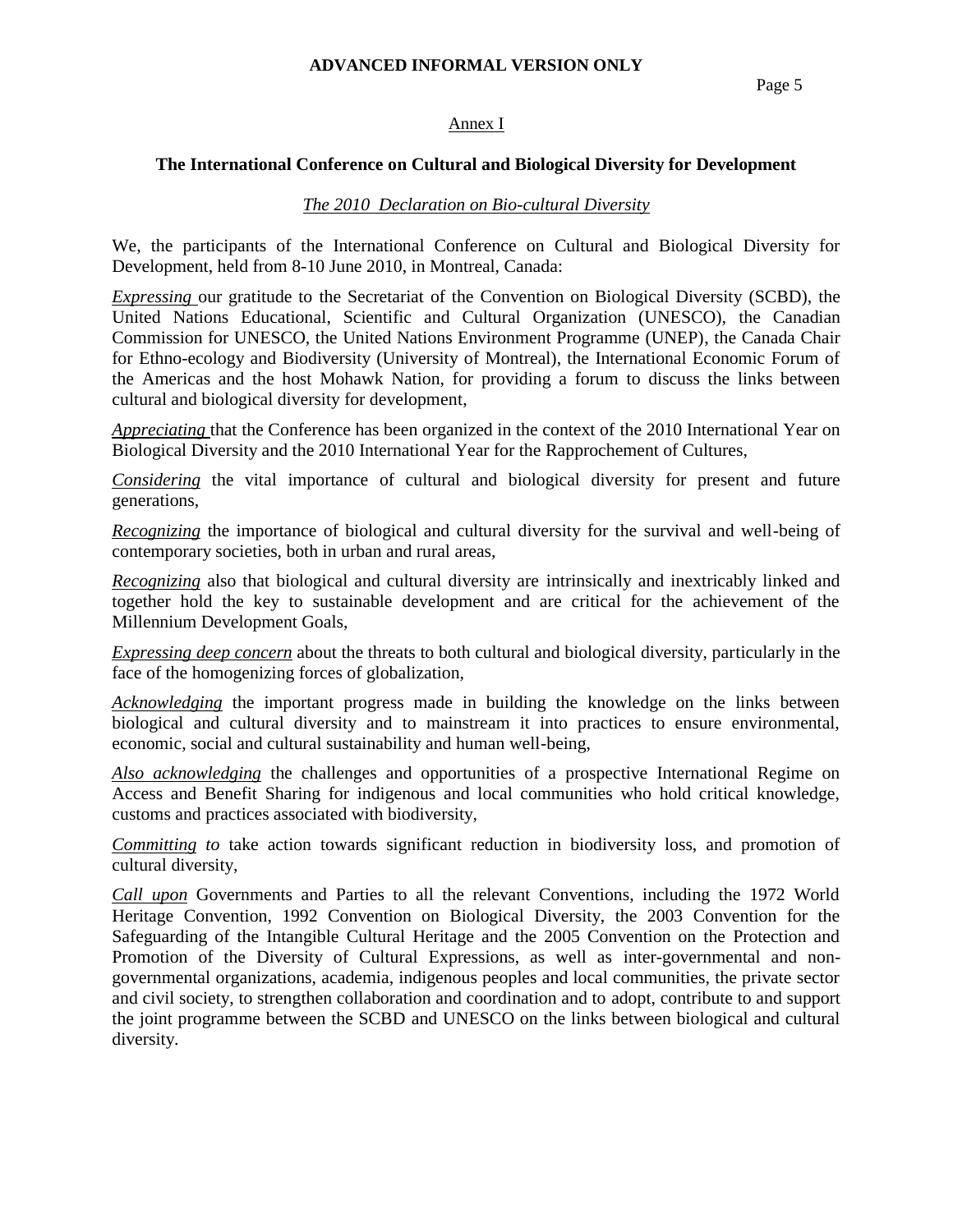#### **JOINT PROGRAMME BETWEEN UNESCO AND THE SCBD**

#### *Vision*

A world in which the global community sustains biological<sup>1</sup> and cultural diversity<sup>2</sup> for present and future generations.

#### *Mission*

With the CBD acting as global focal point for biodiversity<sup>3</sup> and UNESCO acting as global focal point for cultural diversity, strengthen the linkages between biological and cultural diversity initiatives, and enhance synergies between interlinked provisions of conventions and programmes dealing with biological and cultural diversity at relevant scales.

*Timeframe*: To 2020 with mid-term review at the end of 2015, to also contribute to the Millennium Development Goals.

#### *General Principles for the Implementation of the Joint Programme*

- Full and effective participation of all relevant actors, and in particular indigenous and local communities in the establishment and implementation of the joint programme.
- Collaborative engagement of policy and decision makers, governmental and non-governmental organizations, academia, private sector and civil society in both rural and urban contexts.
- A holistic approach consistent with cultural and spiritual values, worldviews and knowledge systems and livelihoods that contribute to conservation and sustainable and equitable use of biodiversity.

#### *Specific Objectives*

- 1. To build bridges between ongoing work on biodiversity and cultural diversity where such bridges are relevant and do not already exist.
- 2. To promote synergies and information sharing among already existing programmes, projects and activities that focus on links between biological and cultural diversity.
- 3. To further explore conceptual and methodological issues related to the links between biological and cultural diversity and the role of indigenous peoples and other communities in enhancing those links.
- 4. To promote the collection, compilation and analysis of information from on-the ground activities linking biological and cultural diversity from, among others, biosphere reserves and World Heritage sites, and from the experiences provided by indigenous and local communities.
- 5. To support and foster learning networks on bio-cultural approaches, linking grassroots and community initiatives with local, national, regional and global policy processes.
- 6. To raise awareness about the importance of interdependent biological and cultural diversity in resource management and decision-making processes as well as for the resilience of socioecological systems.

#### *Key Action Points*

 $\overline{a}$ 

*Building bridges between legal instruments*

<sup>&</sup>lt;sup>1</sup> As defined by the Convention on Biological Diversity  $(\frac{http://www.cbd.int/}{http://www.cbd.int/})$ 

<sup>2</sup> As defined in the 2001 UNESCO Declaration on Cultural Diversity <http://unesdoc.unesco.org/images/0012/001271/127160m.pdflink>

<sup>3</sup> Noting CBD's role as convenor of the Biodiversity Liaison Group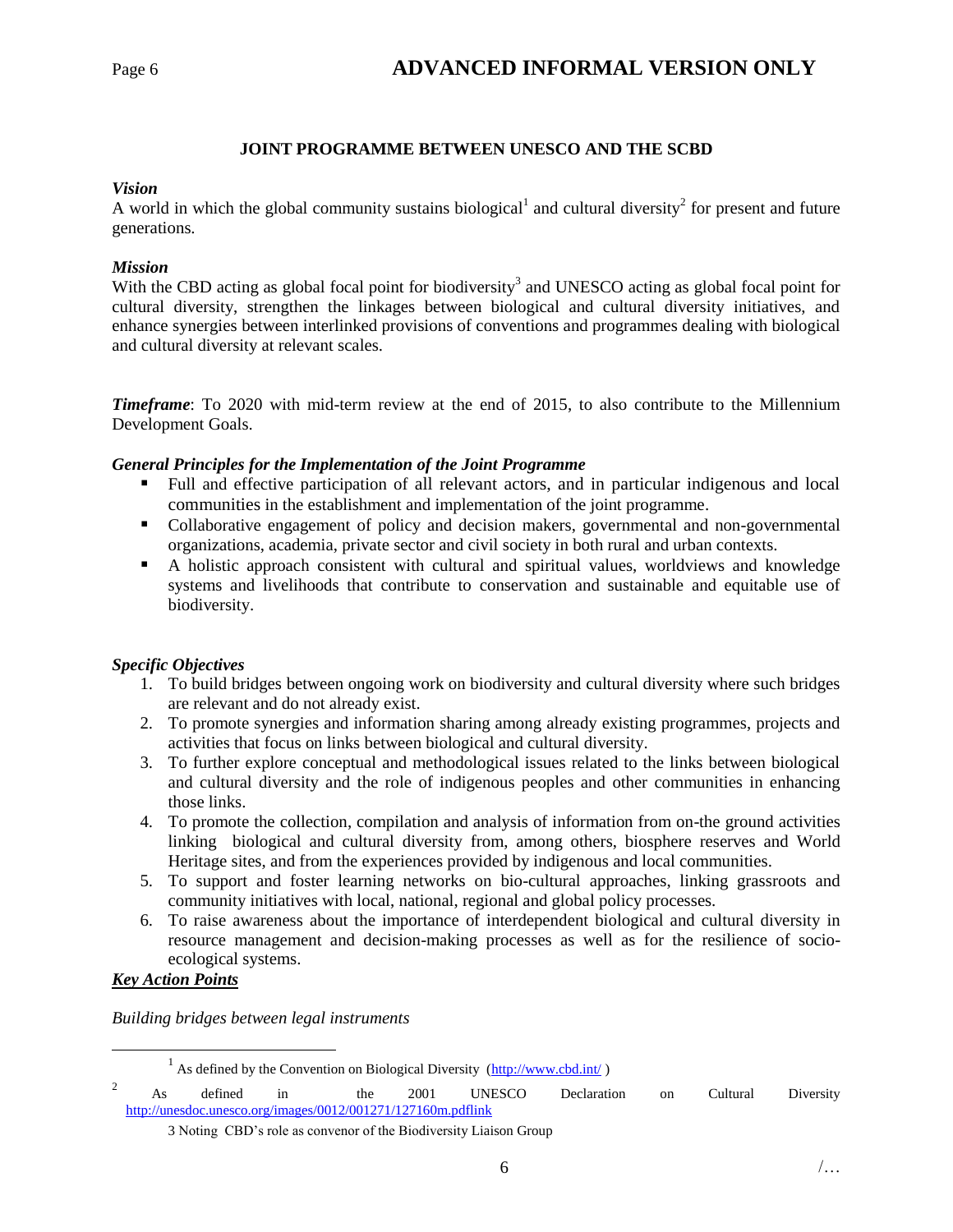- Finalize in-depth analysis of the provisions linking cultural and biological diversity under the CBD and UNESCO culture related Conventions.
- Analyze and provide recommendations for the implementation of the interlinked provisions of the CBD and UNESCO culture related Conventions in a mutually reinforcing and coordinated manner.
- Collaborate with other international programmes and legal instruments towards the protection of the interdependent biological and cultural diversity.

#### *Building the knowledge base*

- Building on the existing scientific, local and indigenous knowledge, develop robust interdisciplinary conceptual and methodological frameworks for addressing the links between biological and cultural diversity.
- Develop a set of guiding principles, including ethical principles, for future research, management, practice and policy work to sustain the interdependent biological and cultural diversity for present and future generations.
- Advance knowledge on the ways in which cultures have shaped and continue to shape biodiversity in sustainable way (e.g. cultural landscapes, traditional agricultural systems, sacred sites, culturally significant species and urban biodiversity).
- Synthesize and advance knowledge on contemporary processes that simultaneously impact biological and cultural diversity and the responses to address those processes and their impacts.
- Support the development of indicators and other means of measuring status, trends and values of diversity, including linguistic diversity by building and maintaining expert networks, providing platforms for the exchange and sharing of information.
- **Promote inter-cultural and inter-faith dialogues on the links between biological and cultural** diversity.

#### *Raising awareness and educating*

- Develop communication materials and other tools to raise awareness on the importance of the links between biological, cultural and linguistic diversity, for human well-being and environmental sustainability.
- Promote and develop multilingual and intercultural education as well as non-formal intergenerational transmission of knowledge on links between biological and cultural diversity in the framework of the UN Decade of Education for Sustainable Development.
- Develop education kits for students as well as local decision makers, including in cities and urban environments.
- Promote the use of UNESCO chairs for further systematic study of the links between biological and cultural diversity.

*Acting*

- Mainstream principles and knowledge about the interdependence of biological and cultural diversity in the relevant CBD's Programmes of Work and UNESCO's Conventions and Programmes, including in the management of UNESCO biosphere reserves and World Heritage sites.
- **Example 1** Launch pilot projects in appropriate sites, including in biosphere reserves and World Heritage sites, to apply the knowledge on the links between biological and cultural diversity in equitable management and governance practices.
- Support indigenous and local communities to assess the possible challenges relating to implementation of the interlinked provisions of the CBD and UNESCO culture related Conventions and make recommendations for improving their full and effective participation in the implementation of these provisions.
- Build national and local capacities to mainstream principles and knowledge about the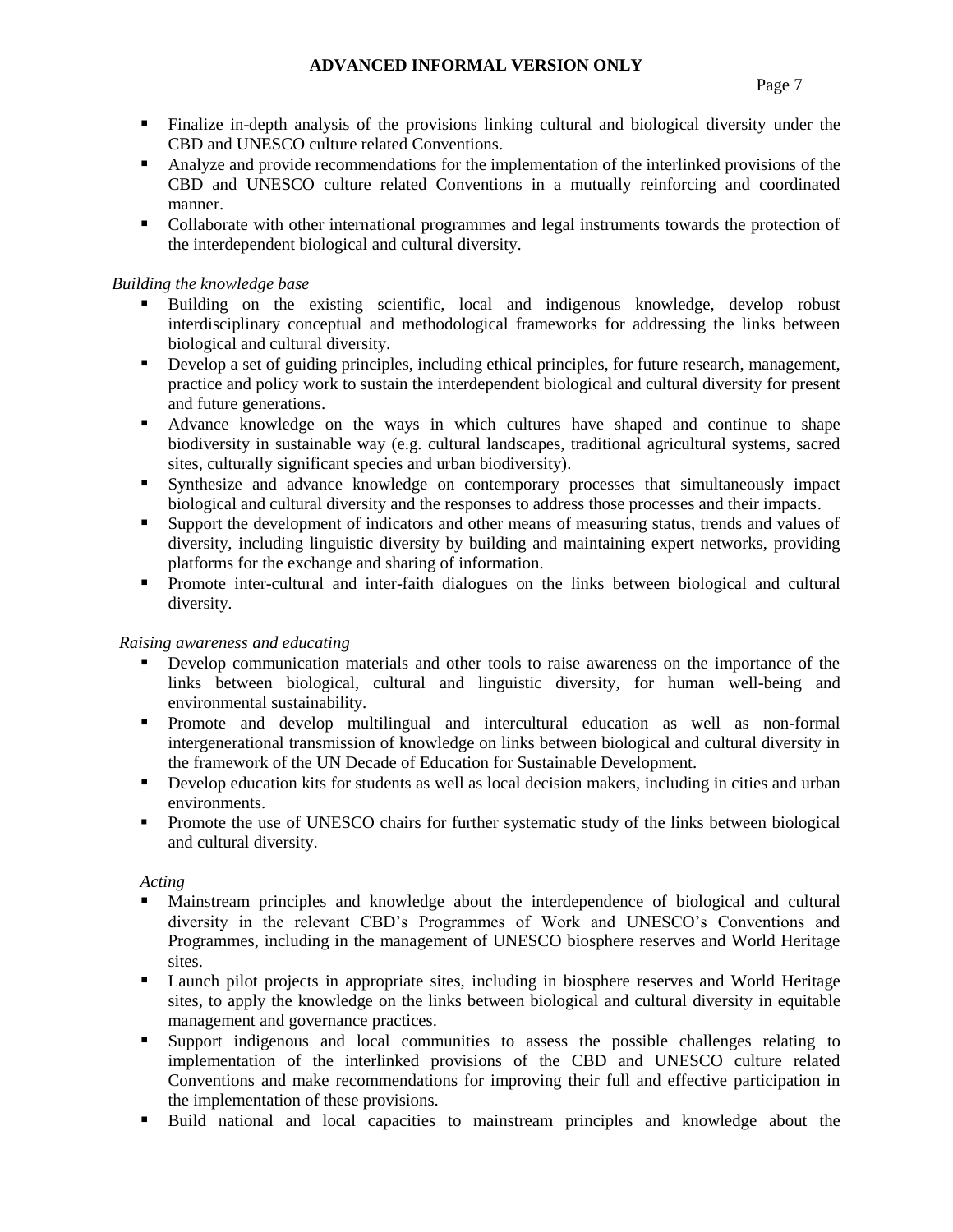### Page 8 **ADVANCED INFORMAL VERSION ONLY**

interdependence of biological and cultural diversity in sustainable development policies.

The Programme will be implemented taking into account relevant declarations and guidelines, examples of which are given in Annex 1.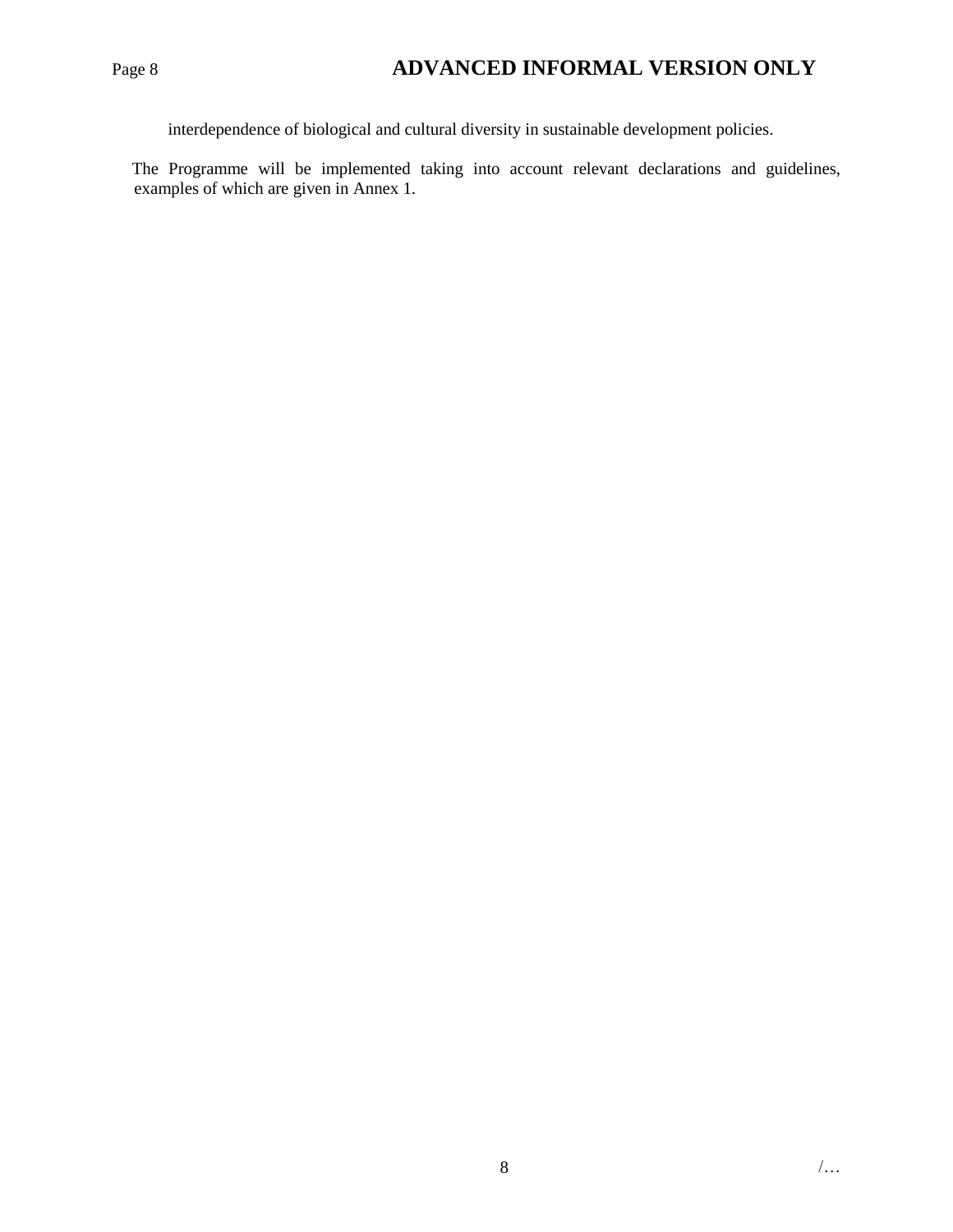#### Page 9

#### Annex 1.1

#### **Examples of Relevant Declarations and Guidelines:**

- The Universal Declaration of Human Rights (1948)
- The Earth Charter (2000)
- UNESCO Universal Declaration on Cultural Diversity (2001)
- The Yamato Declaration on Integrated Approaches for Safeguarding Tangible and Intangible Cultural Heritage (2004)
- The CBD Akwé:Kon Voluntary Guidelines for the Conduct of Cultural, Environmental and Social Impact Assessment Regarding Developments Proposed to Take Place on, or Which are Likely to Impact on, Sacred Sites and on Lands and Waters Traditionally Occupied or Used by Indigenous and Local Communities (2004)
- Universal Declaration on Bioethics and Human Rights (2005)
- Tokyo Declaration on the Role of Sacred Natural Sites and Cultural Landscapes in the Conservation of Biological and Cultural Diversity (2005)
- United Nations Declaration on the Rights of Indigenous Peoples (2007)
- The UNESCO/IUCN Guidelines for the Conservation and Management of Sacred Natural Sites (2008)
- United Nations Development Group Guidelines on Indigenous Issues (2008)
- Bonn Declaration on Education for Sustainable Development (2009)
- The Code of Ethical Conduct to ensure respect for the cultural and intellectual heritage of indigenous and local communities relevant to the conservation and sustainable use of biological  $diversitv<sup>4</sup>$
- …

 $\overline{a}$ 

 $<sup>4</sup>$  This draft code is expected to be adopted by COP 10, Nagoya Japan, in October, 2010.</sup>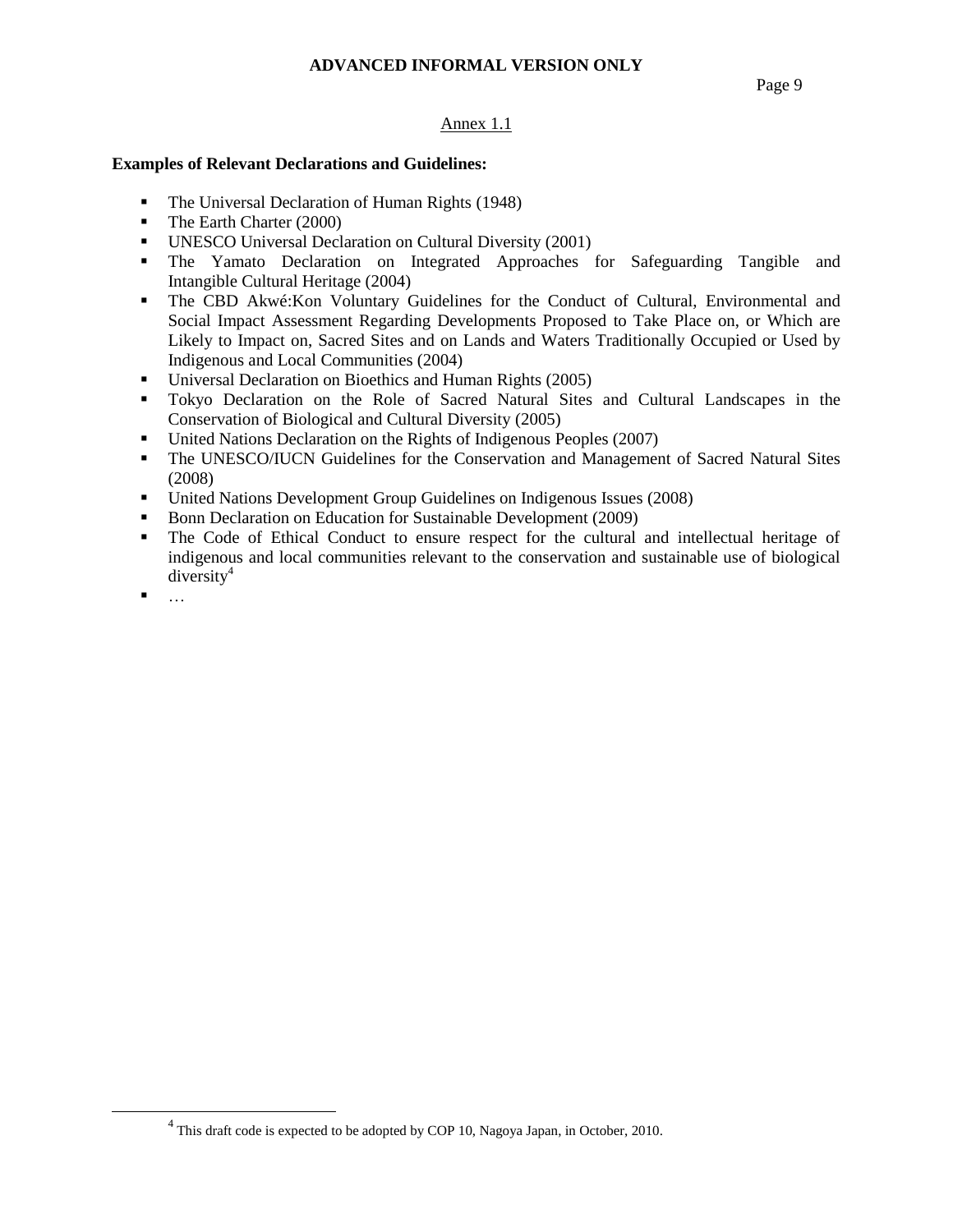### Page 10 **ADVANCED INFORMAL VERSION ONLY**

#### Annex II

*Programme*

#### **INTERNATIONAL CONFERENCE ON BIOLOGICAL AND CULTURAL DIVERSITY FOR DEVELOPMENT**

| Day 1       | <b>TUESDAY JUNE 8</b><br>in Partnership with the International Economic Forum of the Americas |                                                                                                                  |                                                                                                                                                                                                                                                                                                                                                                                                                                                                                                                                                                            |  |
|-------------|-----------------------------------------------------------------------------------------------|------------------------------------------------------------------------------------------------------------------|----------------------------------------------------------------------------------------------------------------------------------------------------------------------------------------------------------------------------------------------------------------------------------------------------------------------------------------------------------------------------------------------------------------------------------------------------------------------------------------------------------------------------------------------------------------------------|--|
| <b>Time</b> | <b>Event</b>                                                                                  | <b>Theme</b>                                                                                                     | <b>Speakers</b>                                                                                                                                                                                                                                                                                                                                                                                                                                                                                                                                                            |  |
| 09:00       | <b>OPENING</b><br><b>PLENARY</b><br><b>SESSION</b>                                            | THE GREEN ECONOMY AND NEW<br><b>MODELS</b><br><b>OF</b><br><b>GROWTH:</b><br><b>CHALLENGES AND REALITIES</b>     | <b>CHAIR:</b><br>Ron Denom, President, SNC-Lavalin International<br><b>SPEAKERS:</b><br>Raymond Benjamin, Secretary General, International Civil Aviation Organization (ICAO)<br>Line Beauchamp, Minister of Sustainable Development, Environment and Parks, Government<br>of Québec<br>Alejandro Toledo, President, Global Centre for Development and Democracy and Former<br>President of Peru<br>Malam Annou, Minister of the Economy and Finance, Niger<br><b>CONCLUDING REMARKS:</b><br>Ahmed Djoghlaf, Executive Secretary, Convention on Biological Diversity (CBD) |  |
| 10:15       | <b>FORUM</b>                                                                                  | <b>ECONOMIC</b><br>DEVELOPMENT,<br>BIODIVERSITY AND CULTURAL<br>DIVERSITY: RESPECTING<br>NEW<br><b>STANDARDS</b> | <b>MODERATOR:</b><br>Johanne Gélinas, Partner, Corporate Responsibility and Sustainability, Samson Belair/Deloitte<br>& Touche<br><b>INTRODUCTION:</b><br>Hans d'Orville, Assistant Deputy Director-General and Assistant Director-General for<br><b>Strategic Planning, UNESCO</b><br><b>SPEAKERS:</b><br>Robert Walker, Vice-President, Sustainability, Ethical Funds<br>Daniel Desjardins, Senior Vice-President, General Counsel and Assistant Secretary,                                                                                                              |  |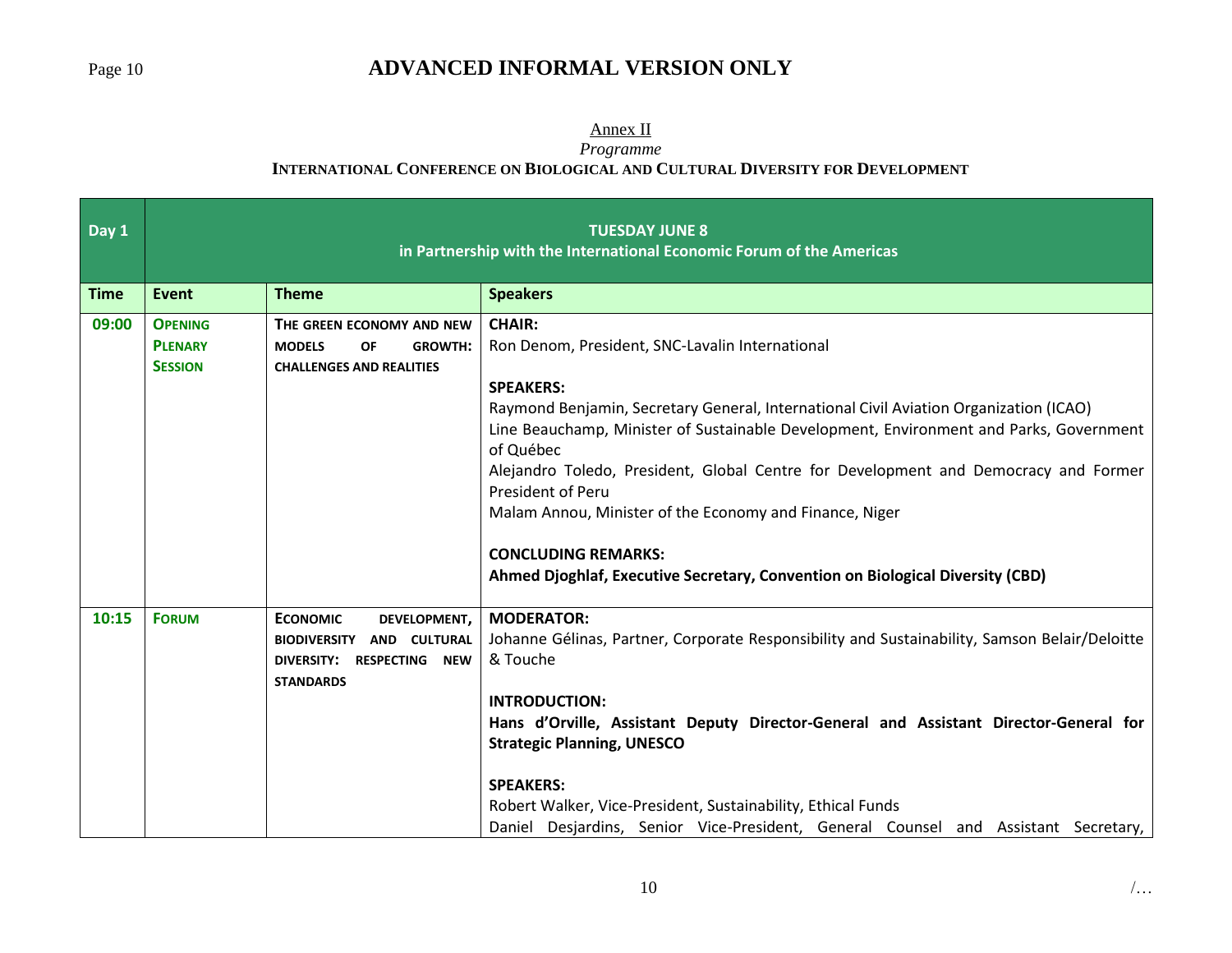|       |                    |                                  | Bombardier                                                                                 |
|-------|--------------------|----------------------------------|--------------------------------------------------------------------------------------------|
|       |                    |                                  | Jacques Moulins, General Manager, Site Environment & Rehabilitation, Xstrata Copper,       |
|       |                    |                                  | Canada                                                                                     |
|       |                    |                                  | Zin Smati, President and Chief Executive Officer, GDF SUEZ Energy North America            |
|       |                    |                                  | <b>CONCLUDING REMARKS:</b>                                                                 |
|       |                    |                                  | Alan DeSousa, Mayor, Saint-Laurent and Vice President Responsible for Sustainable          |
|       |                    |                                  | Development, Executive Committee (Montréal)                                                |
| 12:30 | <b>LUNCHEON</b>    |                                  |                                                                                            |
| 15:00 | <b>PLENARY</b>     | ENERGY,<br><b>SUSTAINABLE</b>    | <b>MODERATOR:</b>                                                                          |
|       |                    | <b>DEVELOPMENT</b><br><b>AND</b> | Colin Andersen, Chief Executive Officer, Ontario Power Authority                           |
|       |                    | <b>BIOLOGICAL DIVERSITY</b>      |                                                                                            |
|       |                    |                                  | <b>SPEAKERS:</b>                                                                           |
|       |                    |                                  | Nobuo Tanaka, Executive Director, International Energy Agency (IEA)                        |
|       |                    |                                  | Georgina Kessel, Secretary of State for Energy, Mexico                                     |
|       |                    |                                  |                                                                                            |
|       |                    |                                  | <b>INVITED SPEAKERS:</b>                                                                   |
|       |                    |                                  | Keith Cooley, President and CEO, NextEnergy, United States                                 |
|       |                    |                                  | Monique Barbut, Chairperson and Chief Executive Officer, Global Environment Facility (GEF) |
|       |                    |                                  | Dan Sullivan, Attorney General, Alaska (to be confirmed)                                   |
|       |                    |                                  |                                                                                            |
| 16:30 | <b>ROUND TABLE</b> | <b>BIOLOGICAL AND CULTURAL</b>   | <b>MODERATOR:</b>                                                                          |
|       |                    | <b>DIVERSITY FOR SUSTAINABLE</b> | Ahmed Djoghlaf, Executive Secretary, CBD                                                   |
|       |                    | <b>DEVELOPMENT</b>               |                                                                                            |
|       |                    |                                  | <b>SPEAKERS:</b>                                                                           |
|       |                    |                                  | Elisa Canqui Mollo, United Nations Permanent Forum on Indigenous Issues                    |
|       |                    |                                  | Hans D'Orville, Interim Assistant Deputy Director-General and Assistant Director-General   |
|       |                    |                                  | for Strategic Planning, UNESCO (TBC)                                                       |
|       |                    |                                  | Ms Veerle Vandeweerd, Director, Environment and Energy Group, United Nations               |
|       |                    |                                  | <b>Development Programme</b>                                                               |
|       |                    |                                  | Kazuhiko Takemoto, Vice-Minister for Global Environment Affairs, Japan                     |
| 17:30 | <b>RECEPTION</b>   |                                  |                                                                                            |
|       |                    |                                  |                                                                                            |
|       |                    |                                  |                                                                                            |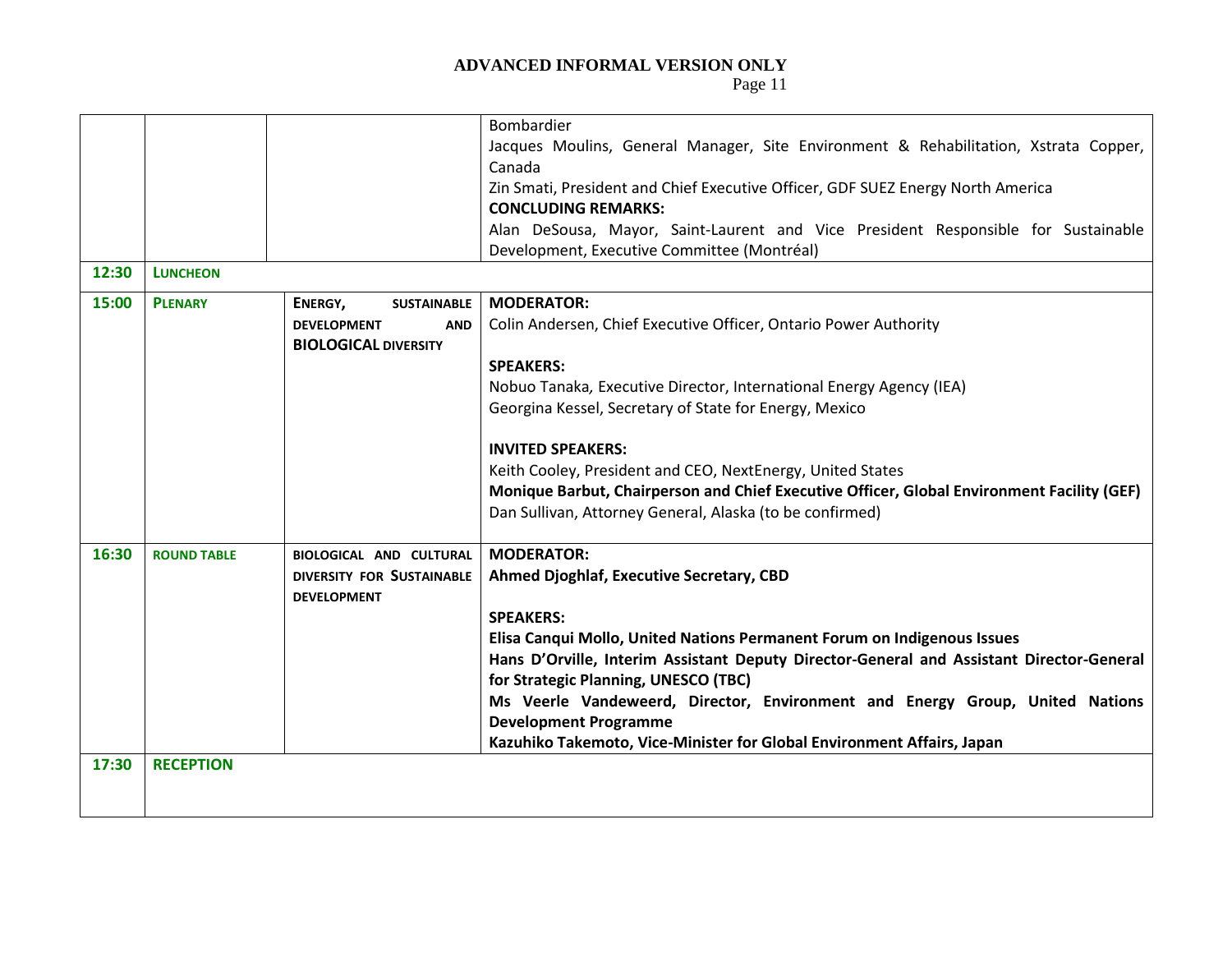# Page 12 **ADVANCED INFORMAL VERSION ONLY**

| Day 2       |                          | <b>WEDNESDAY JUNE 9</b>                        |                                                                                                                                                          |  |
|-------------|--------------------------|------------------------------------------------|----------------------------------------------------------------------------------------------------------------------------------------------------------|--|
| <b>Time</b> | Event                    | <b>Theme</b>                                   | <b>Presentations (Speakers)</b>                                                                                                                          |  |
| 9:00        | <b>PLENARY</b>           | Opening Prayer by the Mohawk Nation            |                                                                                                                                                          |  |
| 9:45        | <b>PLENARY KEYNOTES</b>  | LINKS BETWEEN BIOLOGICAL                       | Marie Roué, CNRS/MNHN, France                                                                                                                            |  |
|             |                          | AND CULTURAL DIVERSITY                         | Richard, Ariihau TUHEIAVA, Senator of the French Polynesia                                                                                               |  |
| 10.45       | Tea/Coffee               |                                                |                                                                                                                                                          |  |
| 11.00       | <b>Parallel sessions</b> | <b>KNOWLEDGE</b><br>Session 1:                 | Knowledge of the indigenous Mayangna of the Bosawas Biosphere Reserve                                                                                    |  |
|             |                          | <b>SYSTEMS:</b>                                | (Douglas Nakashima, UNESCO)                                                                                                                              |  |
|             |                          | <b>RECOGNITION,</b><br><b>TRANSMISSION AND</b> | Integration of knowledge systems (Eduardo Müller, University for International Cooperation,                                                              |  |
|             |                          | <b>PROTECTION</b>                              | Costa Rica)                                                                                                                                              |  |
|             |                          |                                                | ABS Capacity Development Africa - global policy making with local grounding (Suhel al-<br>Janabi, German Development Cooperation)                        |  |
|             |                          |                                                | Access to genetic resources and sharing of benefits: ABS - The bicultural approach (Harry                                                                |  |
|             |                          |                                                | Jonas, Natural Justice, South Africa)                                                                                                                    |  |
| 11:00       |                          |                                                | Moderator: Marie Roué, CNRS/MNHN, France                                                                                                                 |  |
|             |                          | Session 2:<br><b>BIOCULTURAL LANDSCAPES:</b>   | Satoyama concept: The case of bio-cultural landscape in the Japanese Archipelago (Takakazu<br>Yumoto, Research Institute for Humanity and Nature, Japan) |  |
|             |                          | <b>INTEGRATED APPROACHES</b>                   | Sacred sites: Perspectives from the Inca Descendants (Luis Delgado Hurtado, Yachay Wasi,<br>Perú)                                                        |  |
|             |                          |                                                | Cultural landscapes (Nora Mitchell, Conservation Study Institute National Park Service, USA)                                                             |  |
|             |                          |                                                | Terroirs in France and beyond (Dominique Chardon, Terroirs et Cultures, France; Guillen<br>Calvo, France/Morocco)                                        |  |
|             |                          |                                                | UNESCO Biosphere Reserves as areas of biological and cultural Diversity (Larry Baird,                                                                    |  |
|             |                          |                                                | Clayoquot Sound Biosphere Reserve, Canada)                                                                                                               |  |
|             |                          |                                                | Moderator: Parviz Koohafkan, United Nations Food and Agriculture Organization (FAO)                                                                      |  |
| 12.30       | Lunch                    |                                                |                                                                                                                                                          |  |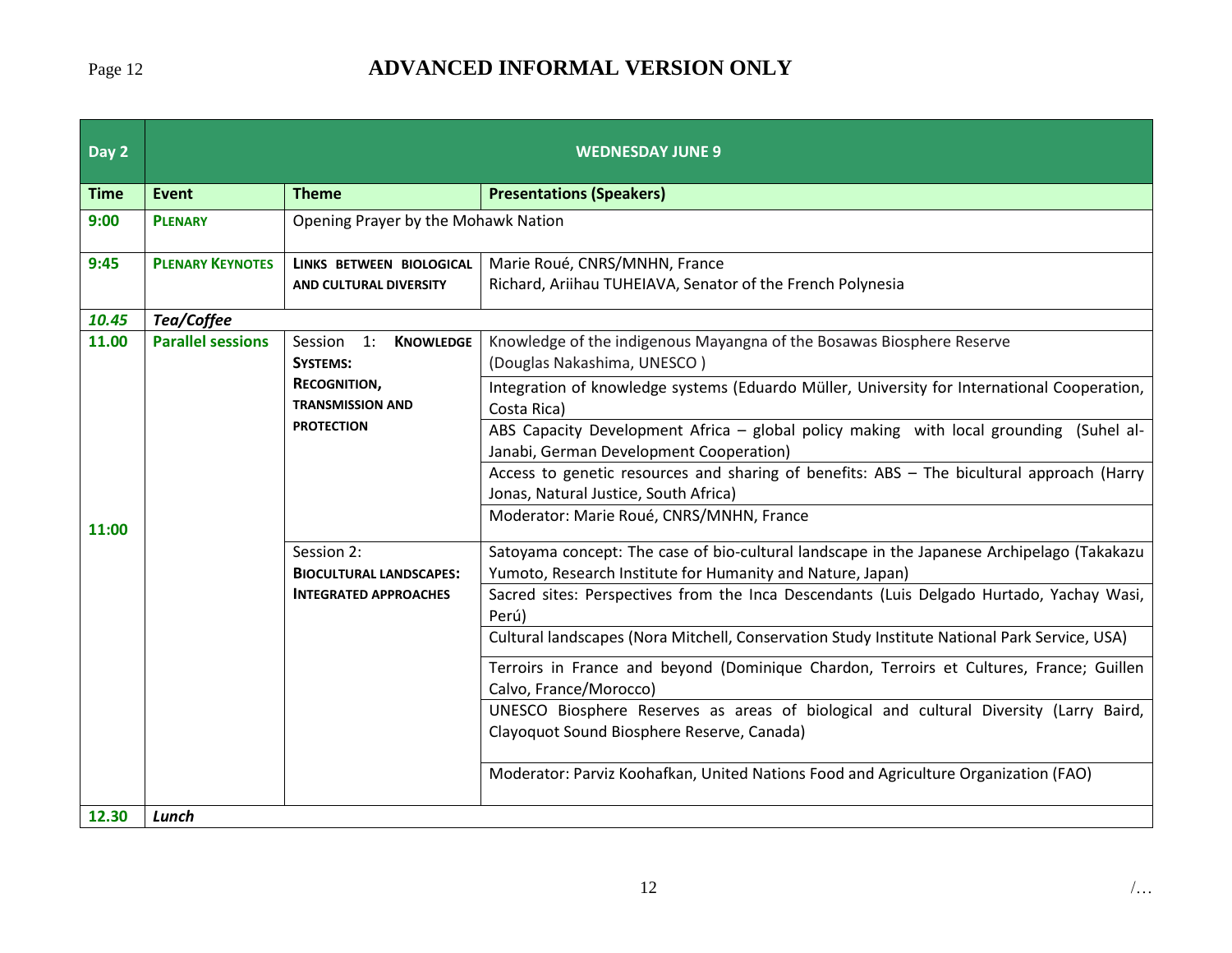| 14.00 | <b>Parallel sessions</b>                                | Session 3:                                                 | Spiritual values of biodiversity (Ellen Gabriel, Quebec Native Women, Canada)                                                                                                               |  |  |
|-------|---------------------------------------------------------|------------------------------------------------------------|---------------------------------------------------------------------------------------------------------------------------------------------------------------------------------------------|--|--|
|       | CULTURAL AND SPIRITUAL<br><b>VALUES OF BIODIVERSITY</b> |                                                            | Cultural and spiritual values from the economic perspective (Franz Gatzweiler, University of<br>Bonn, Germany)                                                                              |  |  |
|       |                                                         |                                                            | Diversity values in the urban context (Danielle Dagenais, University of Montreal, Canada)                                                                                                   |  |  |
|       |                                                         |                                                            | Community resource mapping (Maurizio Farhan Ferrari, Forest Peoples<br>Programme)                                                                                                           |  |  |
|       |                                                         |                                                            | Values of linguistic diversity (Suzanne Romaine, University of Oxford, UK)                                                                                                                  |  |  |
|       |                                                         |                                                            | Moderator: Gonzalo Oviedo, IUCN                                                                                                                                                             |  |  |
|       |                                                         | Session 4:<br><b>MEASURING DIVERSITY AND</b>               | Measurement of the diversity of cultural expressions (José Pessoa, UNESCO Institute for<br>Statistics)                                                                                      |  |  |
|       |                                                         | <b>ITS VALUES</b>                                          | Challenges in communicating trends: using the 2010 indicators to track biocultural diversity<br>(Tristan Tyrrell, World Conservation Monitoring Centre, UNEP)                               |  |  |
|       |                                                         |                                                            | Indicators relevant for indigenous peoples (Joji Carino, TEBTEBBA, Philippines)                                                                                                             |  |  |
|       |                                                         |                                                            | Terralingua's Index of Linguistic Diversity (Luisa Maffi, Terralingua, Canada)                                                                                                              |  |  |
|       |                                                         |                                                            | Indicators for indigenous well-being (Elisa Canqui Mollo, UNPFII)                                                                                                                           |  |  |
|       |                                                         |                                                            | Moderator: John Scott, CBD                                                                                                                                                                  |  |  |
| 15.30 | Tea/Coffee                                              |                                                            |                                                                                                                                                                                             |  |  |
| 16.00 | <b>Parallel sessions</b>                                | Session 5:<br>CULTURAL AND BIOLOGICAL<br><b>RESILIENCE</b> | Indigenous Resilience approach as a framework for the Indigenous Peoples Climate Change<br>Assessment (Onel Masardule A., Fundación para la Promoción del Conocimiento Indígena,<br>Panamá) |  |  |
|       |                                                         |                                                            | Revitalizing and enhancing cultural and ecological resilience (Eli Enns, Tla-o-qui-aht Tribal<br>Parks and Nation Building Program, Canada)                                                 |  |  |
|       |                                                         |                                                            | Enhancing biocultural resilience on coasts and small islands (Marjo Vierros, United Nations<br>University Institute of Advanced Studies)                                                    |  |  |
|       |                                                         |                                                            | Resilience of linked social and ecological systems in urban regions (Christine Alfsen-Norodom,<br>UNESCO)                                                                                   |  |  |
|       |                                                         |                                                            | Complementarities between biocultural landscapes<br>and GIAHS - Contribution to<br>conservation and resilience of agro-biodiversity (Parviz Koohafkan, FAO)                                 |  |  |
|       |                                                         |                                                            | Moderator: Gleb Raygorodetsky, The Christensen Fund                                                                                                                                         |  |  |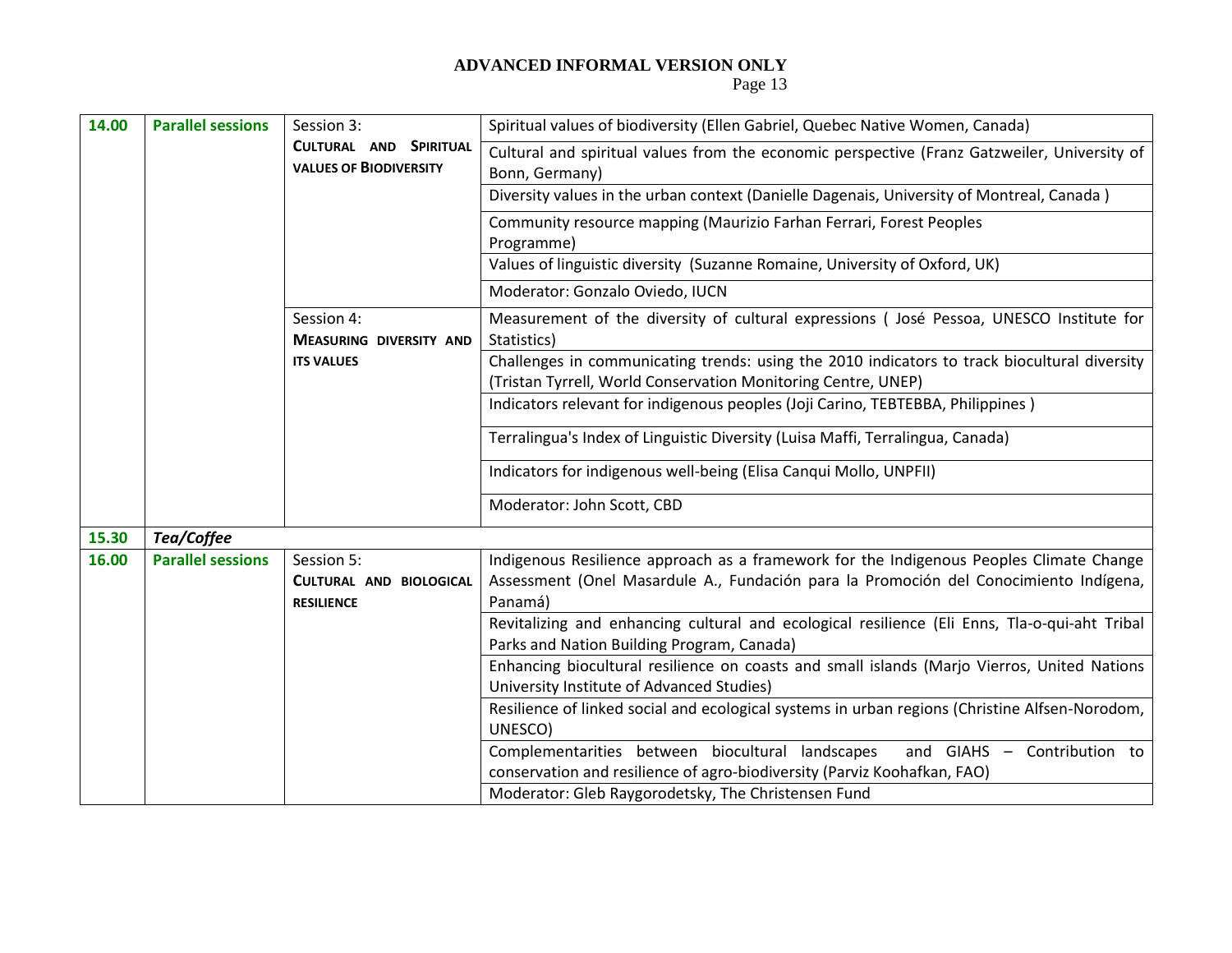# Page 14 **ADVANCED INFORMAL VERSION ONLY**

|       |                  | Session 6:                       | Bio-cultural responses to changes in the Sundarbans (Mohd Abdul Baten, Unnayan Onneshan,                                       |  |  |
|-------|------------------|----------------------------------|--------------------------------------------------------------------------------------------------------------------------------|--|--|
|       |                  | <b>BIO-CULTURAL RESPONSES TO</b> | Bangladesh)                                                                                                                    |  |  |
|       |                  | <b>ENVIRONMENTAL CHANGE</b>      | Community assessment and adaptation to climate change (Alejandro Argumedo, Peru)                                               |  |  |
|       |                  |                                  | On the Frontlines of Climate Change (Jennifer Rubis, Climate Frontlines, Malaysia)                                             |  |  |
|       |                  |                                  | Bio-culturally diverse systems for food security (Timothy Johns, Bioversity International)                                     |  |  |
|       |                  |                                  | Knowledge base of biocultural response to change (Anne McDonald, United Nations<br>University-Traditional Knowledge Institute) |  |  |
|       |                  |                                  | Moderator: Joji Carino, TEBTEBBA, Philippines                                                                                  |  |  |
| 18:30 | <b>RECEPTION</b> |                                  | Biosphere Montreal (with presentation by the Biosphere staff)                                                                  |  |  |

| Day 3       |                |                                                    | <b>THURSDAY JUNE 10</b>                                                                |  |
|-------------|----------------|----------------------------------------------------|----------------------------------------------------------------------------------------|--|
| <b>Time</b> | <b>Event</b>   | <b>Theme</b>                                       | <b>Speakers</b>                                                                        |  |
| 9.00        | <b>PLENARY</b> | LINKS BETWEEN BIOLOGICAL AND                       | David Suzuki, David Suzuki Foundation, Canada                                          |  |
|             | <b>KEYNOTE</b> | <b>DIVERSITY</b><br><b>FOR</b><br><b>CULTURAL</b>  |                                                                                        |  |
|             |                | <b>DEVELOPMENT</b>                                 |                                                                                        |  |
| 9.25        | <b>PLENARY</b> | <b>CULTURAL</b><br><b>BIOLOGICAL</b><br><b>AND</b> | UNESCO's Conventions dealing with biological and cultural diversity (Mechtild Rossler, |  |
|             |                | <b>DIVERSITY</b><br><b>INTERNATIONAL</b><br>AND    | UNESCO)                                                                                |  |
|             |                | <b>AGREEMENTS</b>                                  | Convention on Biological Diversity (John Scott, CBD)                                   |  |
|             |                |                                                    | World views through the lens of the Multilateral Environmental Agreements<br>(Peter    |  |
|             |                |                                                    | Bridgewater, Global Garden Consulting, UK)                                             |  |
|             |                |                                                    | Cultural diversity, biodiversity and UNESCO sites - World heritage sites and biosphere |  |
|             |                |                                                    | reserves (Christina Cameron, University of Montreal and Canadian Commission for        |  |
|             |                |                                                    | UNESCO)                                                                                |  |
|             |                |                                                    | Moderator: Elisa Canqui Mollo, UNPFII                                                  |  |
| 10.40       | Tea/Coffee     |                                                    |                                                                                        |  |
|             |                | <b>Book signing by David Suzuki</b>                |                                                                                        |  |
| 11.00       | <b>PLENARY</b> | POSSIBLE ELEMENTS OF A JOINT                       | Elisa Canqui Mollo, UNPFII                                                             |  |
|             |                | PROGRAMME OF WORK BETWEEN                          | Gonzalo Oviedo, IUCN                                                                   |  |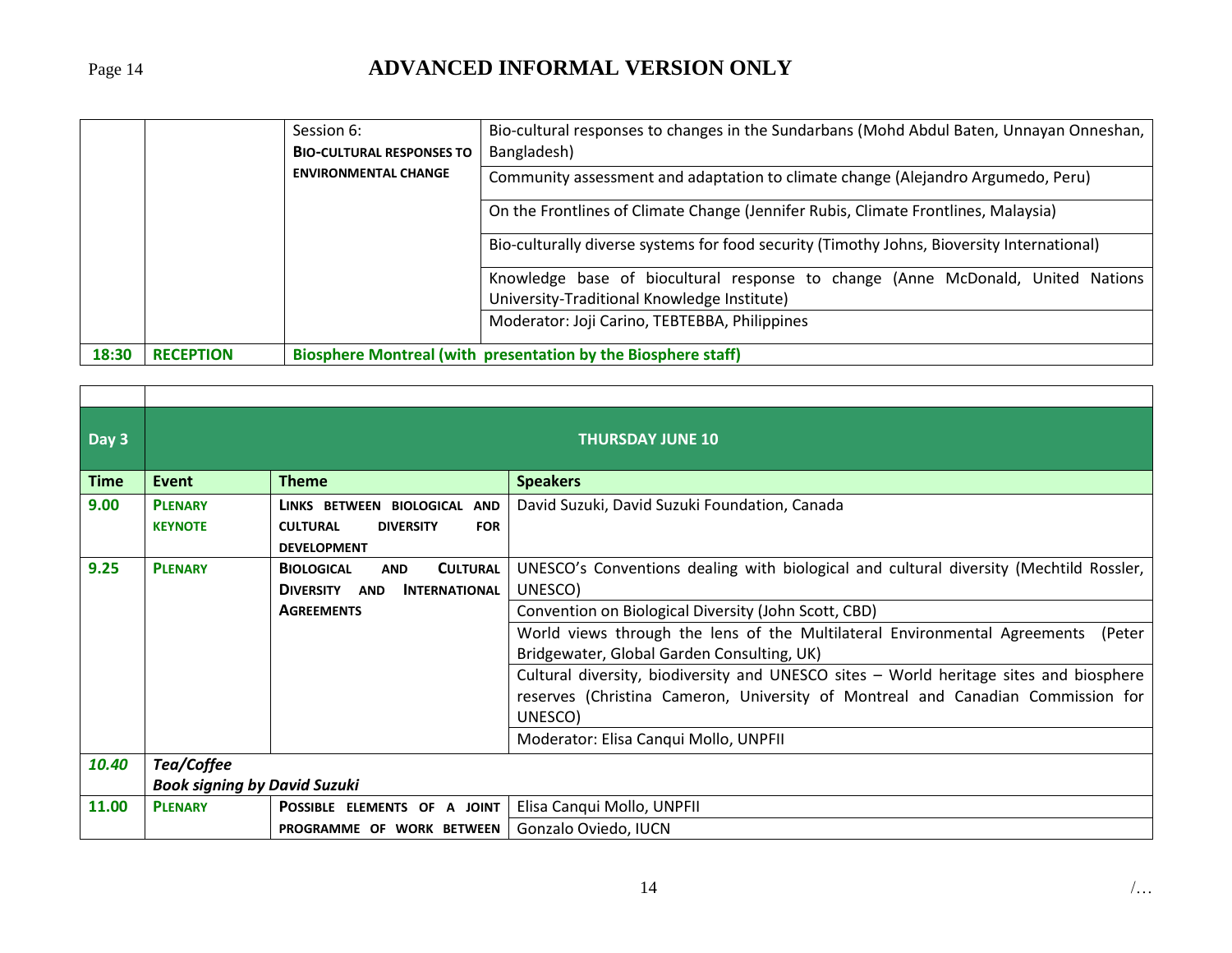|        |                              | <b>SCBD AND UNESCO</b>                                    | Peter Brosius, Centre for Integrative Conservation Research, University of Georgia                    |
|--------|------------------------------|-----------------------------------------------------------|-------------------------------------------------------------------------------------------------------|
|        |                              |                                                           | Moderators: Ana Persic, UNESCO and John Scott, CBD                                                    |
|        |                              |                                                           |                                                                                                       |
| 12.30  | Lunch                        |                                                           |                                                                                                       |
| 14.00  | <b>KEY-NOTE</b>              | <b>DIVERSITY AND CLIMATE CHANGE</b>                       | Jean Lemire, Marine Biologist, and producer of film "the Last Frontier"                               |
| 14.30  | <b>PLENARY</b>               | EDUCATING FOR BIOLOGICAL AND                              | Ethnobiology Congress Outcomes (Natasha Duarte, International Society of Ethnobiology                 |
|        |                              | <b>CULTURAL DIVERSITY</b>                                 | US)                                                                                                   |
|        |                              |                                                           | Indigenous portal (Teanau Tuiono, New Zealand)                                                        |
|        |                              |                                                           | Equator Initiative (Eileen de Ravin, UNDP)                                                            |
|        |                              |                                                           | International Year of Biodiversity (David Ainsworth, CBD)                                             |
|        |                              |                                                           | International Year of Rapprochement of Cultures (Mechtild Rossler, UNESCO)                            |
|        |                              |                                                           | Moderator: Thora Herrmann, University of Montreal                                                     |
| 15.30  | Tea/Coffee                   |                                                           |                                                                                                       |
| 16.00- | <b>PLENARY</b>               | <b>FINAL RECOMMENDATIONS AND ADOPTION OF THE OUTCOMES</b> |                                                                                                       |
| 17.00  |                              |                                                           |                                                                                                       |
| 17.00  | <b>WAY</b><br><b>PLENARY</b> | <b>THE ROAD TO NAGOYA</b>                                 | Kazuhiko Takemoto, Vice-Minister for Global Environment Affairs, Japan                                |
|        | <b>FORWARD</b>               |                                                           |                                                                                                       |
|        |                              |                                                           |                                                                                                       |
| 17.30  | <b>PLENARY</b>               |                                                           | CLOSURE BY THE EXECUTIVE SECRETARY OF THE CBD, DR. AHMED DJOGHLAF AND DR MECHTILD ROSSLER FROM UNESCO |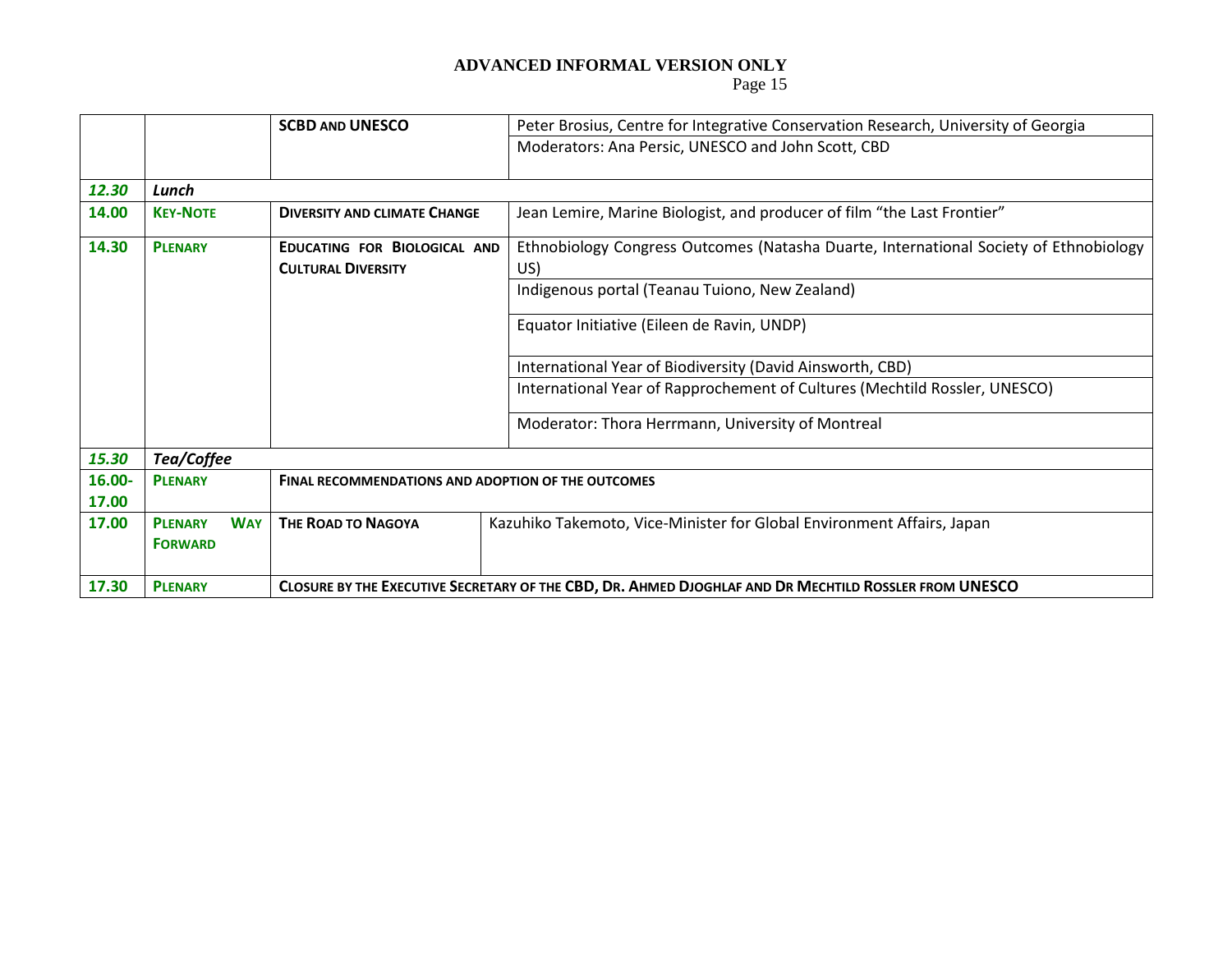# Page 16 **ADVANCED INFORMAL VERSION ONLY**

#### Annex III *Participants List in Alphabetical Order*

|                          | <b>First Name, Name</b><br><b>Organisation / Organization</b> |                                                                    |  |
|--------------------------|---------------------------------------------------------------|--------------------------------------------------------------------|--|
|                          |                                                               |                                                                    |  |
| $\mathbf{1}$             | Dr. David Ainsworth                                           | Secretariat<br>Of The Convention On Biological<br>Diversity (SCBD) |  |
| 2                        | Ms. Christine Alfsen                                          | <b>UNESCO</b>                                                      |  |
| 3                        | Mr. Suhel Al-Janabi                                           | <b>COOPERATION</b><br><b>GERMAN</b><br><b>TECHNICAL</b>            |  |
|                          |                                                               | AGENCY, GTZ                                                        |  |
| $\overline{\mathcal{A}}$ | Mrs. Véronique ALLAIN                                         | <b>SECRETARIAT</b><br>OF THE CONVENTION<br>ON                      |  |
|                          |                                                               | <b>BIOLOGICAL DIVERSITY (SCBD)</b>                                 |  |
| 5                        | Prof. Pierre André                                            | Université De Montréal                                             |  |
| 6                        | Mr. Alejandro Argumedo                                        | <b>Asociacion Andes</b>                                            |  |
| 7                        | Ms. Aurelie Arnaud                                            | Femmes Autochtones Du Québec                                       |  |
| 8                        | Ms. Sabrina AUCAGOS                                           | Consultant                                                         |  |
| 9                        | Mr. Didier BABIN                                              | SECRETARIAT OF THE<br><b>CONVENTION</b><br><b>ON</b>               |  |
|                          |                                                               | <b>BIOLOGICAL DIVERSITY (SCBD)</b>                                 |  |
| 10                       | Mr. Lawrence Baird                                            | <b>Ucluelet First Nation</b>                                       |  |
| 11                       | Mr. Mohammed Abdul Baten                                      | Unnayan Onneshan-The Innovators                                    |  |
| 12                       | Mr. Francis Bédros                                            | Department Of Canadian Heritage                                    |  |
| 13                       | Ms. Michèle Bertrand                                          | <b>Association Canadienne Pour Les Nations Unies</b>               |  |
| 14                       | Mr. Eric Billon                                               | Filmmaker, Designer                                                |  |
| 15                       | Mrs. Marie Boi                                                |                                                                    |  |
| 16                       | Ms. Marie-Hélène Bois-Brochu                                  | Les Offices Jeunesse Internationaux Du Québec                      |  |
|                          |                                                               | (Lojiq)                                                            |  |
| 17                       | Ms. France Bourguoin                                          | <b>Action Saint François</b>                                       |  |
| 18                       | Mr. Jean-François Boyd                                        | Jeunesse Canada Monde                                              |  |
| 19                       | Mrs. Anne Breau                                               | Canadian Centre For Biodiversity, Canadian Museum                  |  |
|                          |                                                               | Of Nature                                                          |  |
| 20                       | Dr. Peter Bridgewater                                         | Global Garden Consulting                                           |  |
| 21                       | Mr. Philippe Brisson                                          | Fédération Etudiante Universitaire Du Québec (Feuq)                |  |
| 22                       | Mr. Veronique Brondex                                         | <b>Environment Canada</b>                                          |  |
| 23                       | Mr. J. Peter Brosius                                          | University Of Georgia, U.S.A.                                      |  |
| 24                       | Ms. Jessica Brown                                             | Iucn World Commission On Protected Areas                           |  |
| 25                       | Mr. Melchiade Bukuru                                          | Chief Of Office, Unccd Liaison Office, Unhq                        |  |
| 26                       | Mr. Dinu BUMBARU                                              | Heritage Montreal & ICOMOS Canada                                  |  |
| 27                       | Dr. Shauna Burnsilver                                         | University Of Alaska                                               |  |
| 28                       | Mr. Guilhem CALVO                                             | <b>International Consultant</b>                                    |  |
| 29                       | Dr. Christina Cameron                                         | <b>University Of Montreal</b>                                      |  |
| 30                       | Ms. Elisa Canqui                                              | United Nations Permanent Forum On Indigenous                       |  |
|                          |                                                               | Issues                                                             |  |
| 31                       | Mr. Manual Cardoso                                            | Unesco Uis (Institute Of Statistics)                               |  |
| 32                       | Ms. Joji Carino                                               | Tebtebba Foundation                                                |  |
| 33                       | Mr. Yvon Charbonneau                                          | Consultant                                                         |  |
| 34                       | Mr. Dominique CHARDON                                         | <b>Association Terroirs &amp; Cultures</b>                         |  |
|                          |                                                               |                                                                    |  |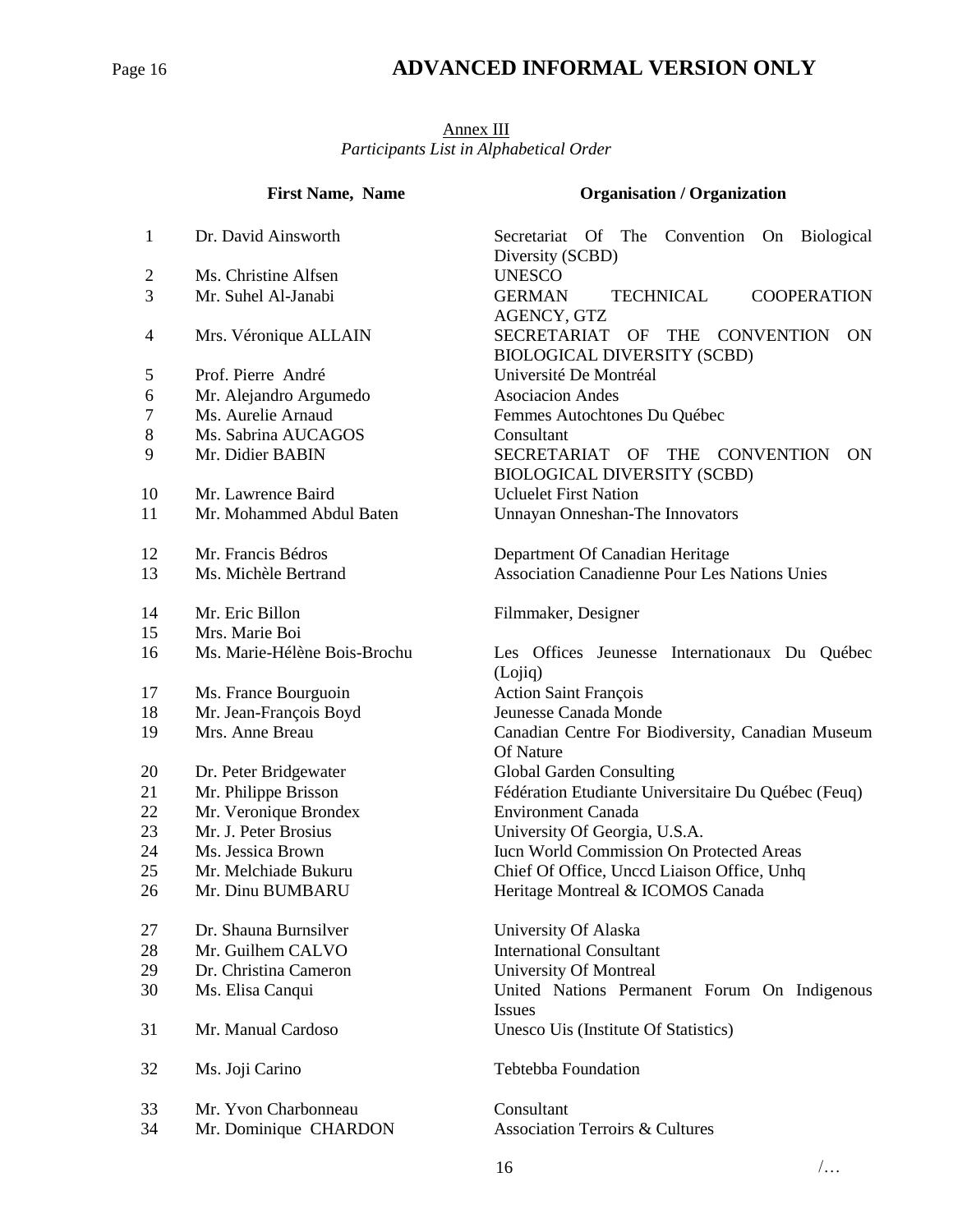| 35 | Dr. Taecksoo CHUN                           | Korear        |
|----|---------------------------------------------|---------------|
| 36 | Mr. Vicent Climent-Ferrando                 | Goveri        |
| 37 | Dr. Patricia Colunga                        | Univer        |
| 38 | Mr. David Cooper                            | Secreta       |
|    |                                             | Divers        |
| 39 | Prof. Danielle Dagenais                     | Chaire        |
|    |                                             | <b>L'Univ</b> |
| 40 | Mrs. Céline DAMERY                          | <b>CONS</b>   |
| 41 | Mrs. Lyndsay Daudier                        | <b>UNES</b>   |
|    |                                             | Design        |
| 42 | Mr. Douadeu DE BLONDET BLEU                 | The C         |
|    |                                             | Biodiv        |
| 43 |                                             | <b>UNES</b>   |
| 44 | Ms. Lydia Deloumeaux<br>Ms. Eileem De Ravin | <b>UNDP</b>   |
| 45 | Ms. Naamal De Silva                         | Consei        |
|    |                                             | Mohav         |
| 46 | Mr. Kenneth Deer                            |               |
| 47 | Mr. Luis Delgado Hurtado                    | Yacha         |
| 48 | Ms. Marie-Eve Deshaies                      | <b>Jeunes</b> |
| 49 | Mr. Ottavio Di Bella                        | C.U.E.        |
|    |                                             | Industi       |
| 50 | Mr. Alex DIABO                              | Mohav         |
| 51 | Mr. Matthew Dias                            | Secreta       |
|    |                                             | Divers        |
| 52 | Mr. Ahmed DJOGHLAF                          | <b>SECRI</b>  |
|    | <b>Executive Secretary</b>                  | <b>BIOLC</b>  |
| 53 | Ms. Natasha Duarte                          | Acade         |
| 54 | Mr. Eli ENNS                                | Tla-O-        |
| 55 | Mrs. Marisol Escobar Uribe                  | Partnea       |
| 56 | Dr. Maurizio Farhan Ferrari                 | Forest        |
| 57 | Ms. Viviana Elsa Figueroa                   | Secreta       |
|    |                                             | <b>Divers</b> |
| 58 | Mr. Hervé FISCHER                           | Interna       |
| 59 | Mr. David Fletcher                          | Green         |
| 60 | Ms. Kristy Franks                           | Inform        |
| 61 | Mr. Hans-Joachim Friess                     | Consul        |
| 62 | Ms. Ellen Gabriel                           | Quebe         |
| 63 | Ms. Patricia Garcia                         | Canadi        |
| 64 | Mr. Daniel Gartner                          | Studen        |
| 65 | Mr. Franz Gatzweiler                        | Univer        |
|    |                                             |               |
| 66 | Ms. Catherine Gauthier                      | <b>Jeunes</b> |
| 67 | Ms. Sonia Gautreau                          | Secreta       |
|    |                                             | Divers        |
| 68 | Mr. Klaus Geyer                             | Consul        |
| 69 | Mr. Mehdi Ghafouri                          | Vanier        |
| 70 | Ms. Linda Ghanimé                           | Consul        |
| 71 | $Mr$ I vla GI OWK $\Delta$                  | <b>SECRI</b>  |
|    |                                             |               |

Korean National Commission For UNESCO Government Of Catalonya, Spain University - Mexico Secretariat Of The Convention On Biological Diversity (Scbd) Chaire Unesco En Paysage Et Environnement De L'Université De Montréal CONSERVATOIRE DU LITTORAL, France UNESCO Chair In Landscape And Environmental Design The Canada Research Chair In Ethnoecology And Biodiversity Conservation (CRCEBC-Canada) UNESCO UIS (Institute Of Statistics) Conservation International Mohawk Nation At Kahnawake Yachay Wasi, Inc. Jeunes/Youth delegate C.U.E.I.M. Consorzio Universitario Di Economia Industriale E Manageriale (Environmental Area) Mohawk Nation At Kahnawake Secretariat Of The Convention On Biological Diversity (SCBD) SECRETARIAT OF THE CONVENTION ON BIOLOGICAL DIVERSITY (SCBD) Academic Tla-O-Qui-Aht First Nations

Partnearth Asbl Forest Peoples Programme (FPP) Secretariat Of The Convention On Biological Diversity (SCBD) International Federation For Multimedia Associations **Green Coalition** Informal Youth Education Consular General of Germany In Montreal Quebec Native Women Inc. Canadian Wildlife Federation Student University of Bonn

Jeunes/Youth delegate Secretariat Of The Convention On Biological Diversity (SCBD) Consular General of Germany In Montreal Vanier College **Consultant In International Development** 71 Mr. Lyle GLOWKA SECRETARIAT OF THE CONVENTION ON BIOLOGICAL DIVERSITY (SCBD)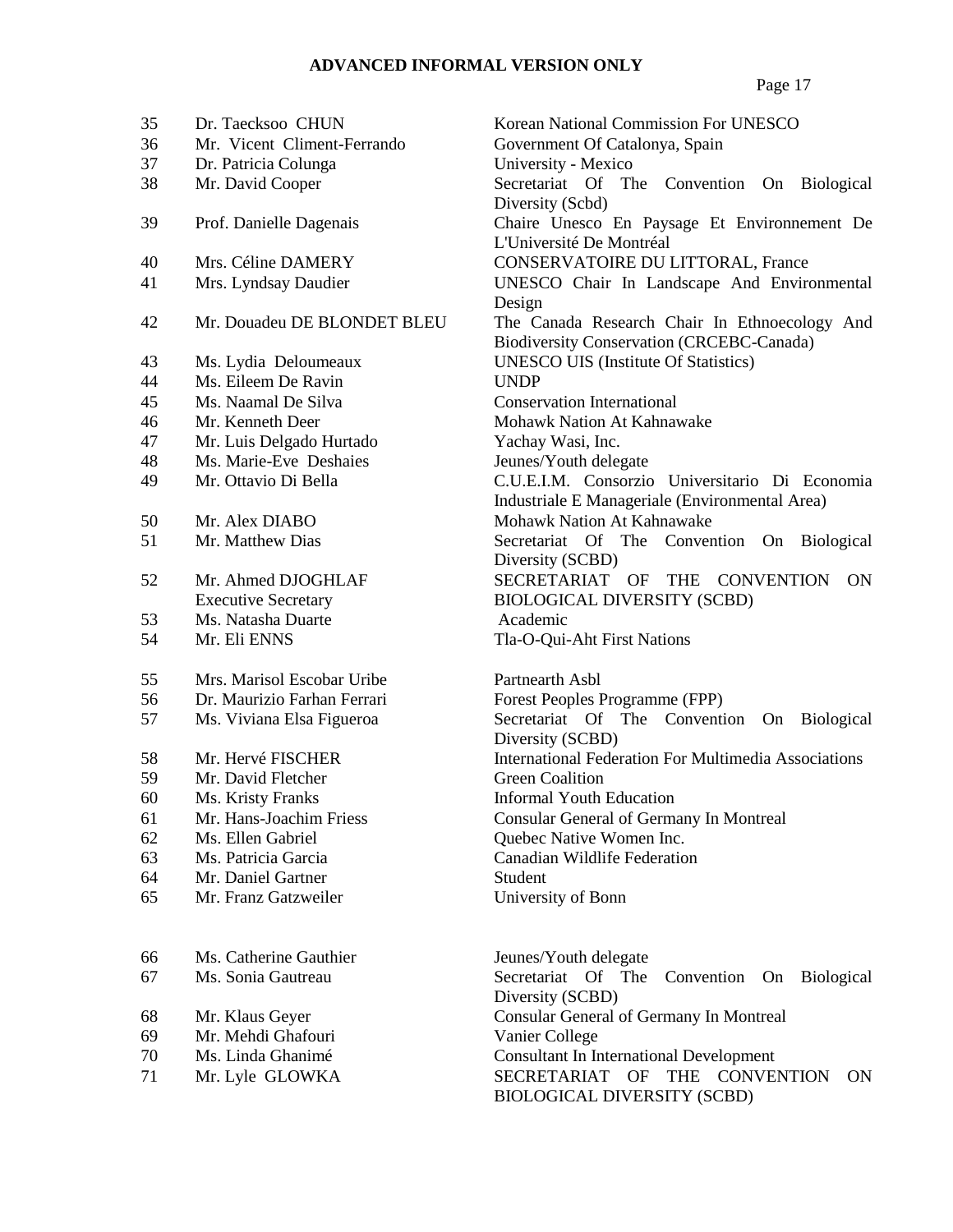## Page 18 **ADVANCED INFORMAL VERSION ONLY**

| 72  | Ms. Beatriz GOMEZ CASTRO                           | <b>SECR</b><br><b>BIOL</b> |
|-----|----------------------------------------------------|----------------------------|
| 73  | Dr. Tirso Gonzales                                 | Unive                      |
| 74  | Ms. Laurel Greig                                   | Youth                      |
| 75  | Ms. Emilie Grenier                                 | Femm                       |
|     |                                                    |                            |
| 76  | Mr. Tony Gross                                     | United                     |
| 77  | Mr. Marc-André Guertin                             | Studie<br>Ville I          |
| 78  |                                                    | Unive                      |
| 79  | Prof. Veronique Guevremont<br>Ms. Valérie Guilmain | Minist                     |
|     |                                                    | La Co                      |
|     |                                                    |                            |
| 80  | Prof. Arpi Hamalian                                | North                      |
| 81  | Ms. Deborah Hayek                                  |                            |
| 82  | Ms. Sarah Heiberg                                  | Nation                     |
| 83  | Prof. Thora Martina Herrmann                       | Unive                      |
|     |                                                    | Ethno                      |
| 84  | Mr. Robert Höft                                    | <b>SECR</b>                |
|     |                                                    | <b>BIOL</b>                |
| 85  | Prof. SUN-KEE HONG                                 | <b>UNIV</b>                |
| 86  | Ms. Laura Howard                                   | Canad                      |
| 87  | Mr. Hiroaki Isobe                                  | Consu                      |
| 88  | Mrs. Amandine Jean                                 |                            |
| 89  | Prof. Timothy Johns                                | Unive                      |
| 90  | Mr. Lars Bendik Johnsen                            | Secret                     |
|     |                                                    | Divers                     |
| 91  | Mr. Harry Jonas                                    | Natura                     |
| 92  | Mr. Daiji KAWAGUCHI                                | <b>MINIS</b>               |
| 93  | Ms. Marie Aminata Khan                             | Secret                     |
|     |                                                    | Divers                     |
| 94  | Mr. Olivier Kolmel                                 | Canad                      |
| 95  | Dr. Parviz Koohafkan                               | Food                       |
| 96  | Ms. Rachael Lader                                  | <b>UNDF</b>                |
| 97  | Mr. Charles-Antoine Lanthier                       | Unive                      |
| 98  | Dr. Frank Larsen                                   | Conse                      |
| 99  | Mr. Éric Lefebvre                                  | Jeunes                     |
| 100 | Ms. Monique Lefebvre                               | Nation                     |
| 101 | Ms. Diane Lefebvre                                 | Jeunes                     |
| 102 | Mr. Claude Letarte                                 | Réser                      |
| 103 | Mr. Benoit Limoges                                 | Minist                     |
|     |                                                    | L'envi                     |
| 104 | Dr. Luisa Maffi                                    | Terral                     |
| 105 | Ms. Elodie MAISON                                  | <b>TERR</b>                |
| 106 | Ms. Emmanuelle Marceau                             | CÉGE                       |
| 107 | Mr. Onel Masardule                                 | Funda                      |
|     |                                                    | Indíge                     |
| 108 | Mr. Karel Mayrand                                  | EONIT                      |

SECRETARIAT OF THE CONVENTION ON BIOLOGICAL DIVERSITY (SCBD) University Of British Colombia Femmes Autochtones Du Québec

United Nations University - Institute Of Advance Studies (UNU-IAS) Ville De Granby, Québec Université Laval, Québec Ministère De La Culture, Des Communications Et De La Condition Féminine, Québec

North South Institute

**National Caucus** Université De Montréal - Canada Research Chair In Ethnoecology And Biodiversity Conservation SECRETARIAT OF THE CONVENTION ON BIOLOGICAL DIVERSITY (SCBD) UNIVERSITY PROFESSOR - SOUTH KOREA Canada World Youth Consulat Général Du Japon A Montréal

University McGill Secretariat Of The Convention On Biological Diversity (SCBD) Natural Justice MINISTRY OF ENVIRONMENT, JAPAN

Secretariat Of The Convention On Biological Diversity (SCBD) Canadian Environmental Network Food And Agriculture Organization Of The Un

UNDP Equator Initiative Université Laval, Québec Conservation International Jeunesse Canada Monde **National Caucus** Jeunesse Canada Monde Réserve Mondiale De La Biosphère De Charlevoix Ministère Du Développement Durable, De L'environnement Et Des Parcs Terralingua **TERROIRS & CULTURES** CÉGEP Du Vieux Montréal Fundación para la Promoción del Conocimiento Indígena 108 Mr. Karel Mayrand FONDATION DAVID SUZUKI, QUÉBEC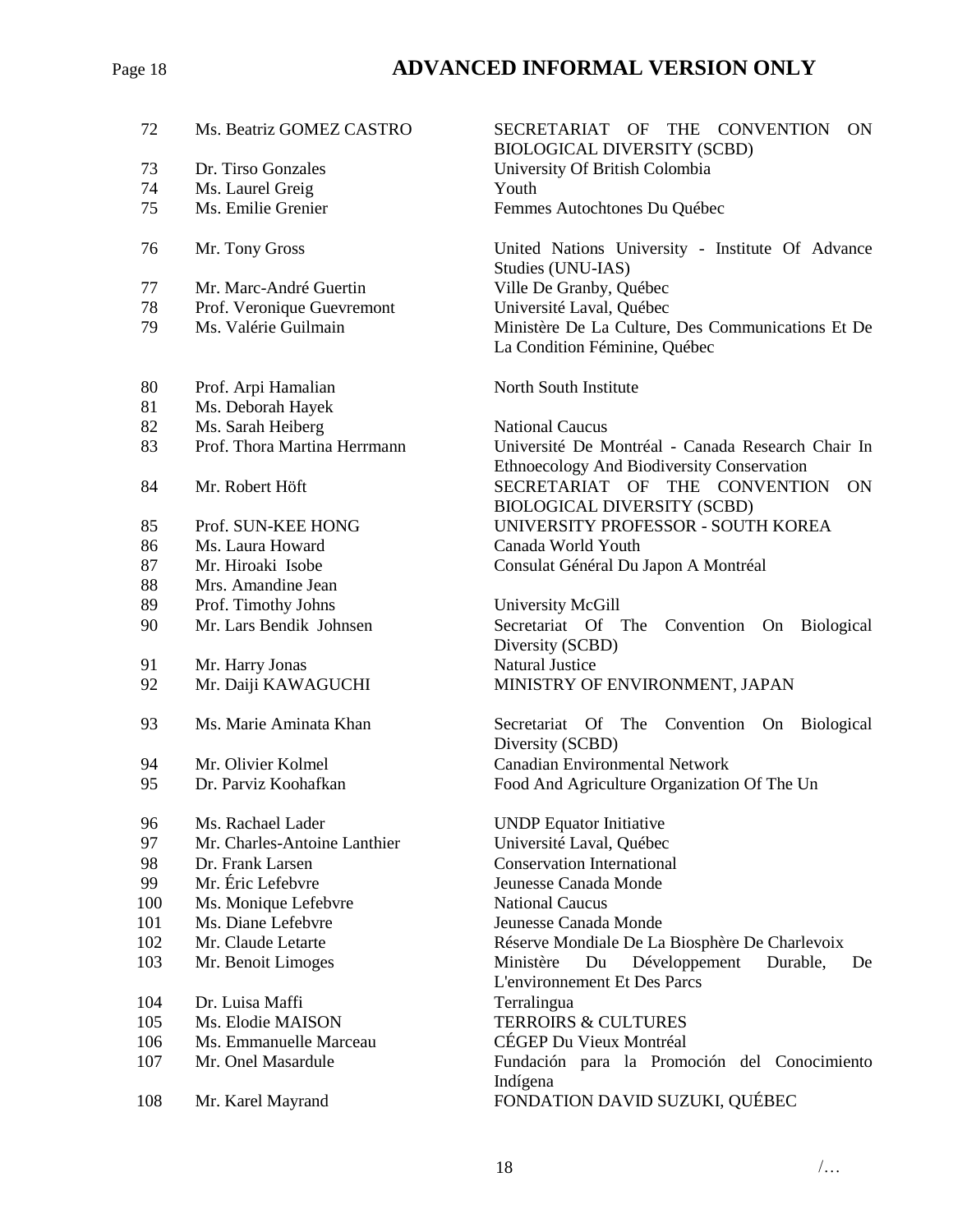| 109 | Mr. Larry McDermott               | PLENTY CANADA                                                                                                                                           |
|-----|-----------------------------------|---------------------------------------------------------------------------------------------------------------------------------------------------------|
| 110 | Dr. Ann McDonald                  | UNITED NATIONS UNIVERSITY - INSTITUTE OF<br>ADVANCE STUDIES (UNU-IAS)                                                                                   |
| 111 | Mr. Nestor Melendez               | Superviseur de projet, Jeunesse Canada Monde                                                                                                            |
| 112 | Mr. Guilherme Mendonça            | <b>LAWYERS'OFFICE -BRAZIL</b>                                                                                                                           |
| 113 | Ms. Ludyvine Millien              | <b>CENTRE NATURE</b>                                                                                                                                    |
|     |                                   |                                                                                                                                                         |
| 114 | Mr. Antoni MIr i Fullana          | Linguamón-House of Languages. Government of<br>Catalonia                                                                                                |
| 115 | Dr. Nora Mitchell                 |                                                                                                                                                         |
| 116 | Mr. Djessy Monnier                | SECRETARIAT OF THE CONVENTION<br><b>ON</b><br><b>BIOLOGICAL DIVERSITY (SCBD)</b>                                                                        |
| 117 | Ms. NORIKO MORIWAKE               | SECRETARIAT OF THE CONVENTION<br><b>ON</b><br><b>BIOLOGICAL DIVERSITY (SCBD)</b>                                                                        |
| 118 | Dr. Eduard Müller                 | University for International Cooperation, Costa Rica;<br>Chair of the UNESCO Chair on Biosphere Reserves<br>and Mixed and Natural World Heritage Sites. |
| 119 | Mr. Douglas Nakashima             | <b>UNESCO</b>                                                                                                                                           |
| 120 | Ms. Maryse Nicol                  |                                                                                                                                                         |
|     |                                   | Academic                                                                                                                                                |
| 121 | Ms. Isabelle Noreau               | Jeunesse Canada Monde                                                                                                                                   |
| 122 | Ms. Valérie NORMAND               | SECRETARIAT OF THE CONVENTION<br>ON.<br><b>BIOLOGICAL DIVERSITY (SCBD)</b>                                                                              |
| 123 | Mrs. Nicole O'Bomsawin            | Réserve Biosphère Lac St-Pierre                                                                                                                         |
| 124 | Ms. Annie Ouellet                 | <b>Action Saint-François</b>                                                                                                                            |
| 125 | Mr. Gonzalo Oviedo                | IUCN - INTERNATIONAL UNION FOR THE<br><b>CONSERVATION OF NATURE</b>                                                                                     |
| 126 | Ms. Sophie Paradis                | Société pour la Nature et les Parcs Canada (SNAP)<br>Québec                                                                                             |
| 127 | Prof. Marie-Hélène Parizeau       | UNIVERSITÉ LAVAL, QUÉBEC                                                                                                                                |
| 128 | Mr. JI BOO PARK                   | Korea National Park Service                                                                                                                             |
| 129 | Mr. Charlie PATTON                | Mohawk Nation at Kahnawake                                                                                                                              |
| 130 | Ms. Ana Persic                    | <b>UNESCO</b>                                                                                                                                           |
| 131 | Mr. José PESSOA                   | UNESCO INSTITUTE OF STATISTICS (UIS)                                                                                                                    |
| 132 | Prof. PIER LUIGI PETRILLO         | <b>ITALIAN</b><br><b>MINISTRY</b><br><b>FOR</b><br><b>AGRICULTURE,</b><br>FOOD, FORESTRY POLICIES                                                       |
| 133 | Prof. Mirco Plante                | Collège Montmorency, Québec, Canada.                                                                                                                    |
| 134 | Ms. Dominique Potvin              | <b>COMMISSION CANADIENNE POUR L'UNESCO</b><br>The Canadian Commission for UNESCO                                                                        |
| 135 | Prof. Philippe Poullaouec-Gonidec | UNESCO Chair in Landscape and Environmental<br>Design and professor University of Montreal                                                              |
| 136 | Dr. Susan Preston                 | ENVIRONMENT CANADA                                                                                                                                      |
| 137 | Mr. Gleb Raygorodetsky            | Global Program Consultant                                                                                                                               |
| 138 | Mr. Mathieu Régnier               | Consultant                                                                                                                                              |
| 139 | Ms. Anne Rheaume                  | <b>MINISTÈRE</b><br><b>DES</b><br><b>RELATIONS</b><br>INTERNATIONALES,<br><b>GOUVERNMENT</b><br>DU<br>QUÉBEC                                            |
| 140 | Mr. Lauren Rochat                 | <b>STUDENT</b>                                                                                                                                          |
| 141 | Prof. Suzanne Romaine             | Merton College<br>University of Oxford,<br>United                                                                                                       |
|     |                                   |                                                                                                                                                         |